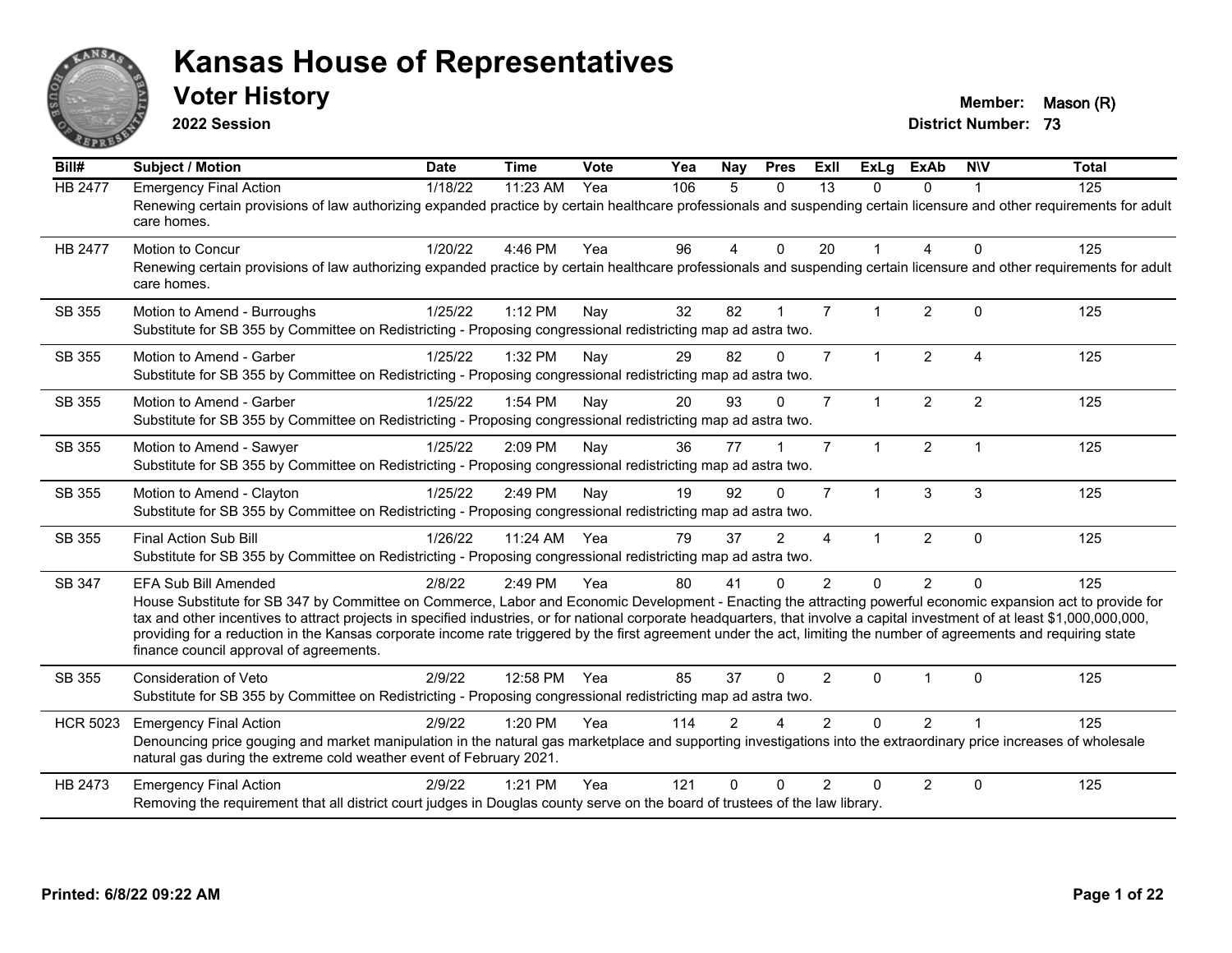

**2022 Session**

**Voter History Member:** Mason (R)

| Bill#           | <b>Subject / Motion</b>                                                                                                                                                                                                                                                              | <b>Date</b> | <b>Time</b> | Vote | Yea | <b>Nav</b>  | <b>Pres</b> | ExIl                    | <b>ExLg</b> | <b>ExAb</b>    | <b>NIV</b>     | <b>Total</b> |
|-----------------|--------------------------------------------------------------------------------------------------------------------------------------------------------------------------------------------------------------------------------------------------------------------------------------|-------------|-------------|------|-----|-------------|-------------|-------------------------|-------------|----------------|----------------|--------------|
| <b>HB 2490</b>  | <b>Emergency Final Action</b><br>Authorizing the state treasurer to determine account owners and designated beneficiaries for an ABLE savings account, adding who may open such an account and<br>requiring compliance with the federal internal revenue code.                       | 2/9/22      | 1:22 PM     | Yea  | 118 | 3           | $\Omega$    | $\mathfrak{p}$          | 0           | $\mathcal{P}$  | $\Omega$       | 125          |
| HB 2480         | <b>Final Action</b><br>Amending the public water supply project loan program's definition of "project" to remove the definition's current exclusion of projects that are<br>related to the diversion or transportation of water acquired through a water transfer.                   | 2/15/22     | 11:59 PM    | Yea  | 118 | $\Omega$    | $\Omega$    | 3                       | $\Omega$    | $\overline{2}$ | $\overline{2}$ | 125          |
| HB 2564         | <b>Final Action</b><br>Updating the version of risk-based capital instructions in effect.                                                                                                                                                                                            | 2/15/22     | 11:59 PM    | Yea  | 118 | $\Omega$    | $\Omega$    | 3                       | $\Omega$    | $\overline{2}$ | 2              | 125          |
| HB 2489         | <b>Final Action Amended</b><br>Amending provisions of the technology-enabled fiduciary financial institutions act relating to fees and assessments, examinations, disclosures to consumers and<br>requiring such institutions to be mandatory reporters for purposes of elder abuse. | 2/16/22     | 11:17 AM    | Yea  | 120 | $\Omega$    | $\Omega$    | $\overline{\mathbf{1}}$ | $\Omega$    | 3              |                | 125          |
| HB 2537         | <b>Final Action</b><br>Requiring the insurance department to hold a hearing in cases involving an order under the Kansas administrative procedure act.                                                                                                                               | 2/16/22     | 11:19 AM    | Yea  | 120 | $\Omega$    |             |                         | $\Omega$    | 3              | $\mathbf 0$    | 125          |
| SB 337          | <b>Final Action</b><br>Converting the conditional charter issued for the pilot program under the technology-enabled fiduciary financial institutions act to a full fiduciary financial institution<br>charter.                                                                       | 2/16/22     | 11:20 AM    | Yea  | 119 |             |             |                         | 0           | 3              | $\mathbf 0$    | 125          |
| <b>HCR 5014</b> | Motion to Recommend for Passage<br>Proposing a constitutional amendment that provides for legislative oversight of rules and regulations adopted by executive branch agencies and officials.                                                                                         | 2/16/22     | 12:30 PM    | Yea  | 77  | 42          | $\Omega$    |                         | $\Omega$    | $\overline{2}$ | 3              | 125          |
| HB 2560         | <b>Final Action</b><br>Extending certain penalties, fees and maximum amounts of fees and the expiration dates of certain programs of the Kansas department of agriculture.                                                                                                           | 2/17/22     | 12:25 PM    | Nay  | 101 | 11          | $\Omega$    |                         | $\Omega$    | 11             |                | 125          |
| HB 2591         | <b>Final Action</b><br>Repealing the state general fund and conservation fee fund transfers to the abandoned oil and gas well fund.                                                                                                                                                  | 2/17/22     | 12:27 PM    | Yea  | 112 | $\Omega$    | $\Omega$    |                         | 0           | 11             |                | 125          |
| <b>HCR 5014</b> | <b>Final Action</b><br>Proposing a constitutional amendment that provides for legislative oversight of rules and regulations adopted by executive branch agencies and officials.                                                                                                     | 2/17/22     | 12:43 PM    | Yea  | 80  | 33          | $\Omega$    |                         | $\Omega$    | 11             | $\Omega$       | 125          |
| HB 2540         | <b>Emergency Final Action</b><br>Authorizing the construction of a memorial honoring Kansas gold star families.                                                                                                                                                                      | 2/17/22     | 12:45 PM    | Yea  | 113 | 0           | $\Omega$    |                         | $\Omega$    | 11             | $\Omega$       | 125          |
| HB 2458         | <b>Emergency Final Action</b><br>Designating a portion of U.S. highway 56 as the PFC Shane Austin memorial highway.                                                                                                                                                                  | 2/17/22     | 12:47 PM    | Yea  | 113 | $\mathbf 0$ | $\Omega$    | $\overline{1}$          | $\Omega$    | 11             | $\mathbf 0$    | 125          |
| HB 2476         | <b>Emergency Final Action</b><br>Providing for the silver star and bronze star distinctive license plates.                                                                                                                                                                           | 2/17/22     | 12:48 PM    | Yea  | 113 | $\Omega$    | $\Omega$    | $\overline{1}$          | 0           | 11             | $\Omega$       | 125          |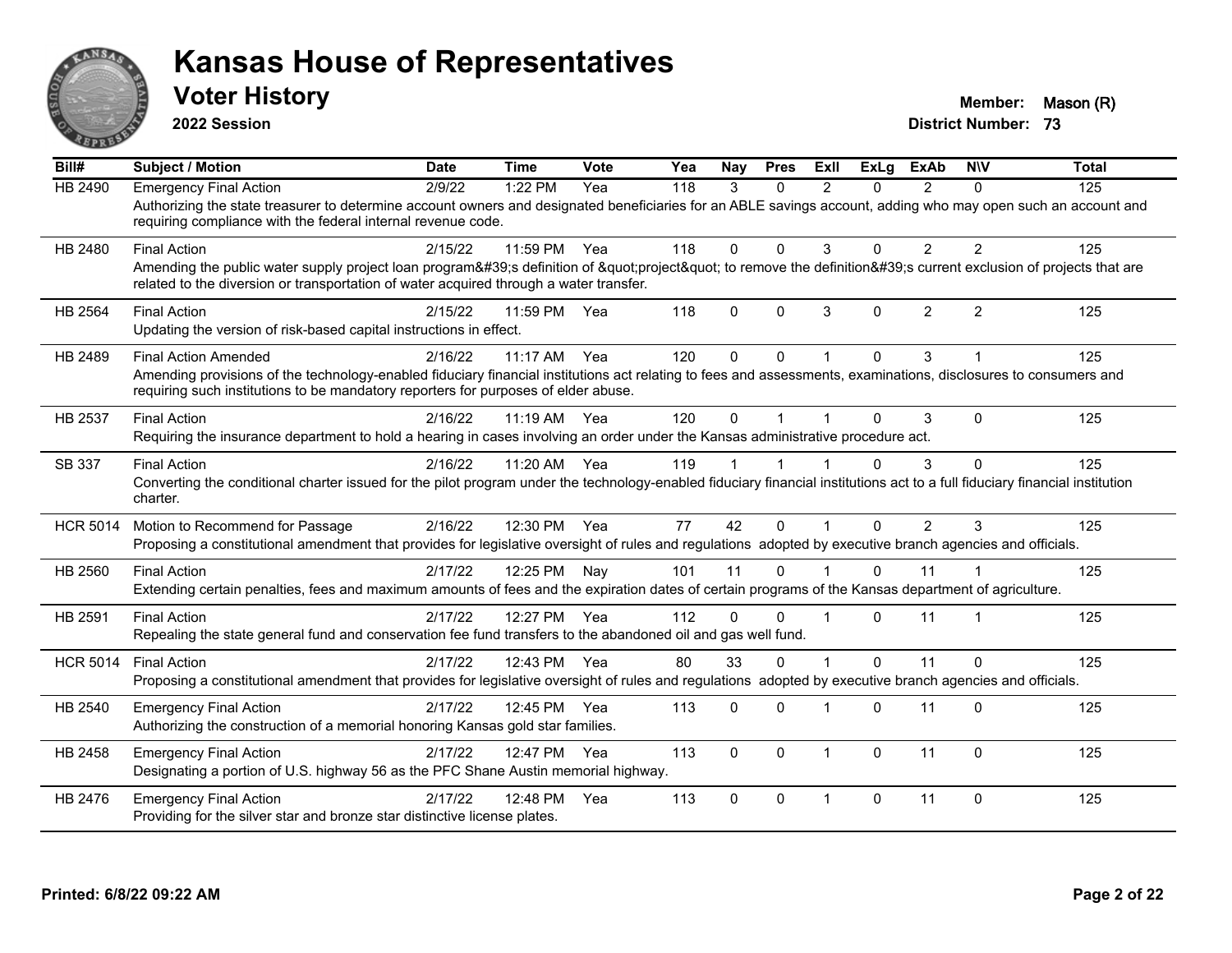

**2022 Session**

**Voter History Member:** Mason (R)

| $\overline{Bill#}$ | <b>Subject / Motion</b>                                                                                                                                                                                                                                                                                                                                                                                                                                         | <b>Date</b> | <b>Time</b>  | Vote | Yea | <b>Nay</b> | <b>Pres</b>  | ExII           | $\overline{Ex}$ Lg | <b>ExAb</b>    | <b>NIV</b>     | <b>Total</b> |
|--------------------|-----------------------------------------------------------------------------------------------------------------------------------------------------------------------------------------------------------------------------------------------------------------------------------------------------------------------------------------------------------------------------------------------------------------------------------------------------------------|-------------|--------------|------|-----|------------|--------------|----------------|--------------------|----------------|----------------|--------------|
| <b>HB 2478</b>     | <b>Emergency Final Action</b><br>Designating a portion of United States highway 166 as the SGT Evan S Parker memorial highway.                                                                                                                                                                                                                                                                                                                                  | 2/17/22     | 12:49 PM     | Yea  | 113 | $\Omega$   | $\Omega$     | $\overline{1}$ | $\Omega$           | 11             | $\mathbf{0}$   | 125          |
| <b>HCR 5014</b>    | <b>Final Action</b><br>Proposing a constitutional amendment that provides for legislative oversight of rules and regulations adopted by executive branch agencies and officials.                                                                                                                                                                                                                                                                                | 2/21/22     | 11:45 AM     | Yea  | 85  | 39         | $\mathbf 0$  | $\mathbf{1}$   | $\Omega$           | $\Omega$       | $\Omega$       | 125          |
| HB 2517            | <b>Final Action Amended</b><br>Transferring the responsibility to certify drug abuse treatment providers that participate in the certified drug abuse treatment program from the department of corrections<br>to the Kansas sentencing commission.                                                                                                                                                                                                              | 2/22/22     | 10:49 AM Yea |      | 120 | $\Omega$   | $\Omega$     | $\mathcal{P}$  | O                  | 3              | $\Omega$       | 125          |
| HB 2594            | <b>Final Action Amended</b><br>Exempting certain modifications on antique vehicles from vehicle identification number offense seizures and dispositions.                                                                                                                                                                                                                                                                                                        | 2/22/22     | 10:50 AM     | Yea  | 120 | $\Omega$   | $\mathbf{0}$ | $\overline{2}$ | $\mathbf{0}$       | 3              | $\mathbf{0}$   | 125          |
| HB 2607            | <b>Final Action Amended</b><br>Clarifying the time limitations for habeas corpus claims.                                                                                                                                                                                                                                                                                                                                                                        | 2/22/22     | 10:51 AM     | Yea  | 120 | $\Omega$   | $\Omega$     | 2              | $\Omega$           | 3              | $\Omega$       | 125          |
| HB 2299            | Motion to Amend - Fairchild<br>Allowing a search warrant to be executed within 10 days from the date of issuance.                                                                                                                                                                                                                                                                                                                                               | 2/22/22     | $3:16$ PM    | Nay  | 35  | 84         | $\Omega$     | $\overline{2}$ | $\mathbf{0}$       | 3              | $\overline{1}$ | 125          |
| HB 2703            | Motion to Amend - Clayton<br>Making changes to employment security law provisions regarding the employment security fund and employer contribution rates, the definition of employment to<br>conform with federal law and various updates to the my reemployment plan program, including making the program mandatory with certain exceptions, and providing<br>that the secretary of commerce may require participation by claimants in reemployment services. | 2/22/22     | 4:17 PM      | Nay  | 37  | 80         | $\mathbf{0}$ | $\overline{2}$ | $\mathbf{0}$       | 3              | 3              | 125          |
| HB 2525            | Motion to Recommend for Passage<br>Removing non-cooperation with child support from requirements for food and child care assistance eligibility and exempting adults enrolled in school from the 20-hour-<br>per-week work requirement for child care assistance eligibility for a limited time.                                                                                                                                                                | 2/22/22     | 5:17 PM      | Nay  | 53  | 66         | $\mathbf 0$  | $\overline{2}$ | $\mathbf{0}$       | 3              |                | 125          |
| HB 2110            | <b>Final Action Amended</b><br>Requiring insurance coverage for PANS and PANDAS by the state health care benefits program and requiring the state employee health care commission to submit an<br>impact report on such coverage to the legislature.                                                                                                                                                                                                            | 2/23/22     | 10:21 AM Yea |      | 113 | 8          | $\Omega$     | 3              | $\Omega$           | $\mathbf{1}$   | $\Omega$       | 125          |
| HB 2299            | <b>Final Action Amended</b><br>Allowing a search warrant to be executed within 10 days from the date of issuance.                                                                                                                                                                                                                                                                                                                                               | 2/23/22     | 10:22 AM     | Yea  | 119 | 2          | $\Omega$     | 3              | $\Omega$           | $\mathbf{1}$   | $\Omega$       | 125          |
| HB 2386            | <b>Final Action Amended</b><br>Establishing requirements for the payment and reimbursement of dental services by a dental benefit plan.                                                                                                                                                                                                                                                                                                                         | 2/23/22     | 10:23 AM     | Yea  | 118 | 3          | $\Omega$     | 3              | $\Omega$           | $\mathbf{1}$   | $\mathbf{0}$   | 125          |
| HB 2456            | <b>Final Action Amended</b><br>Establishing the Kansas kids lifetime combination hunting and fishing license.                                                                                                                                                                                                                                                                                                                                                   | 2/23/22     | 10:24 AM     | Yea  | 117 | Δ          | $\Omega$     | 3              | $\mathbf{0}$       | $\mathbf 1$    | $\Omega$       | 125          |
| HB 2481            | <b>Final Action</b><br>Authorizing KP&F participating service credit purchase for certain in-state nonfederal governmental employment.                                                                                                                                                                                                                                                                                                                          | 2/23/22     | 10:25 AM     | Yea  | 121 | $\Omega$   | $\Omega$     | 3              | $\Omega$           | $\overline{1}$ | $\mathbf{0}$   | 125          |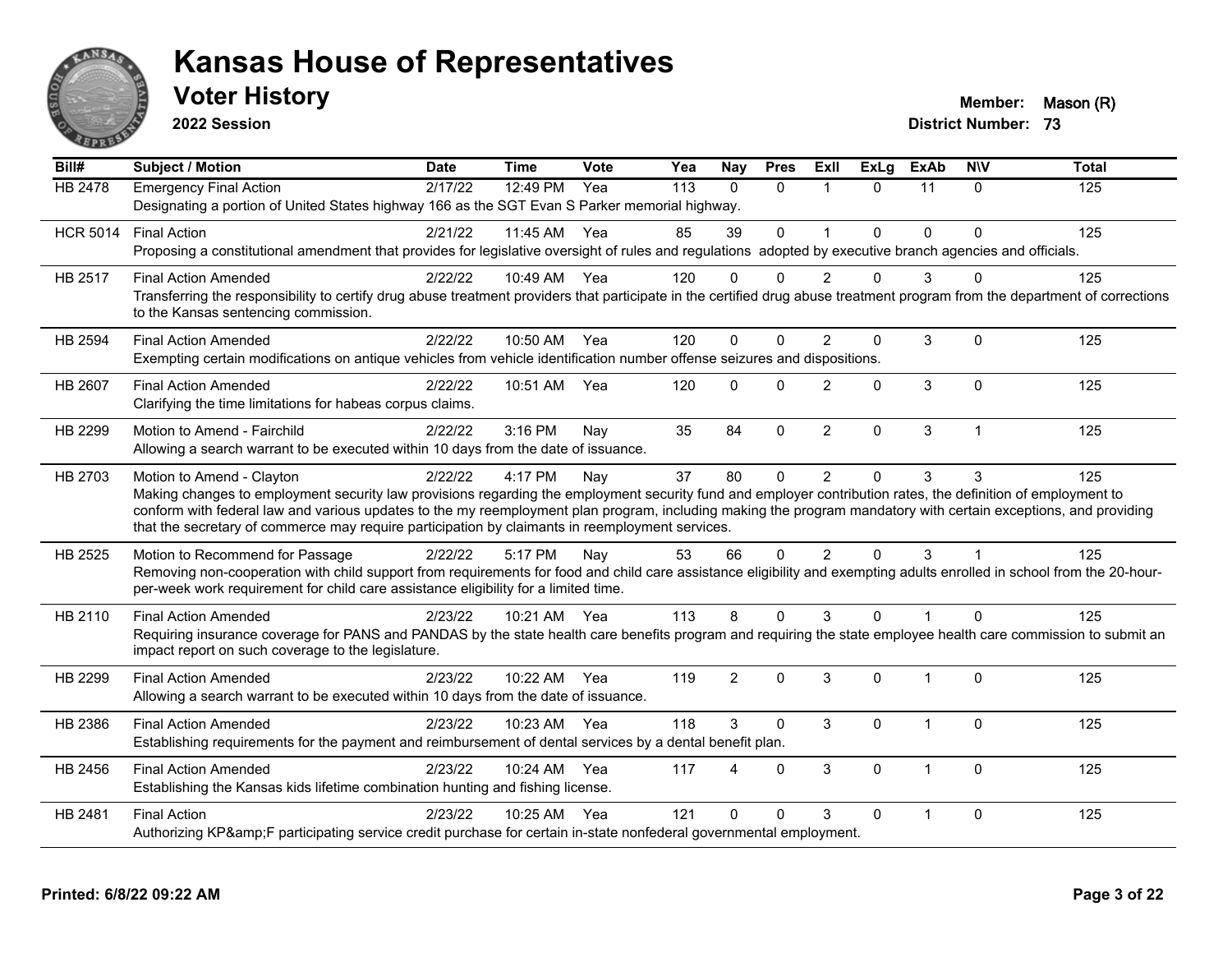

**2022 Session**

**Voter History Member:** Mason (R)

| Bill#   | <b>Subject / Motion</b>                                                                                                                                                                                                                                                                                                                                                                | <b>Date</b> | Time         | <b>Vote</b> | Yea | <b>Nay</b>   | <b>Pres</b>  | ExII | <b>ExLg</b>  | <b>ExAb</b>  | <b>NIV</b>   | <b>Total</b> |
|---------|----------------------------------------------------------------------------------------------------------------------------------------------------------------------------------------------------------------------------------------------------------------------------------------------------------------------------------------------------------------------------------------|-------------|--------------|-------------|-----|--------------|--------------|------|--------------|--------------|--------------|--------------|
| HB 2483 | <b>Final Action</b><br>Providing for the daughters of the American revolution distinctive license plate.                                                                                                                                                                                                                                                                               | 2/23/22     | 10:26 AM     | Nay         | 105 | 16           | $\mathbf{0}$ | 3    | $\Omega$     | $\mathbf 1$  | $\Omega$     | 125          |
| HB 2496 | <b>Final Action</b><br>Enacting the uniform family law arbitration act.                                                                                                                                                                                                                                                                                                                | 2/23/22     | 10:27 AM     | Yea         | 121 | $\Omega$     | $\Omega$     | 3    | $\mathbf{0}$ | $\mathbf{1}$ | $\mathbf{0}$ | 125          |
| HB 2508 | <b>Final Action</b><br>Requiring retention of fingerprints by the Kansas bureau of investigation for participation in the federal rap back program.                                                                                                                                                                                                                                    | 2/23/22     | 10:28 AM     | Yea         | 115 | 6            | $\mathbf{0}$ | 3    | $\Omega$     | $\mathbf{1}$ | $\mathbf{0}$ | 125          |
| HB 2510 | <b>Final Action</b><br>Updating certain investment limitation requirements to provide increased options for Kansas domiciled life insurance companies investing in equity interests and<br>preferred stock.                                                                                                                                                                            | 2/23/22     | 10:29 AM Yea |             | 120 |              | $\Omega$     | 3    | $\mathbf 0$  |              | $\Omega$     | 125          |
| HB 2515 | <b>Final Action</b><br>Creating a mechanism to seek relief from the Kansas offender registration act requirements for drug offenders and allowing expungement of offenses when such relief is<br>granted.                                                                                                                                                                              | 2/23/22     | 10:30 AM Yea |             | 120 | $\mathbf 1$  | $\mathbf{0}$ | 3    | $\mathbf{0}$ | 1            | $\Omega$     | 125          |
| HB 2516 | <b>Final Action</b><br>Requiring an offender who raises error in such offender's criminal history calculation for the first time on appeal to show prejudicial error, requiring the journal entry<br>used to establish criminal history to be attached to the criminal history worksheet and authorizing the court to correct an illegal sentence while a direct appeal is<br>pending. | 2/23/22     | 10:32 AM     | Yea         | 121 | $\mathbf 0$  | $\mathbf 0$  | 3    | $\Omega$     | $\mathbf 1$  | $\mathbf{0}$ | 125          |
| HB 2529 | <b>Final Action</b><br>Allowing veteran license plate applicants to use either a DD214 form, a military veteran identification card or veteran health identification card for proof of veteran status.                                                                                                                                                                                 | 2/23/22     | 10:33 AM Yea |             | 120 | $\mathbf{1}$ | $\Omega$     | 3    | $\Omega$     | $\mathbf{1}$ | $\Omega$     | 125          |
| HB 2547 | <b>Final Action Amended</b><br>Authorizing technology-enabled fiduciary financial institution insurance companies within the captive insurance act and providing for the requirements and operations<br>thereof.                                                                                                                                                                       | 2/23/22     | 10:34 AM Yea |             | 120 | 1            | $\Omega$     | 3    | $\Omega$     |              | $\Omega$     | 125          |
| HB 2559 | <b>Final Action Amended</b><br>Creating the Kansas cotton boll weevil program and requiring the program to levy an assessment upon Kansas produced cotton and monitor and mitigate the risk of boll<br>weevils.                                                                                                                                                                        | 2/23/22     | 10:38 AM     | Nay         | 83  | 37           |              | 3    | $\mathbf{0}$ |              | $\mathbf{0}$ | 125          |
| HB 2563 | <b>Final Action Amended</b><br>Concerning the Kansas seed law and the commercial industrial hemp act; relating to labeling; seeds treated with certain substances; definitions; labeling; unlawful<br>actions; certain registrations; inspections; live plant dealers; and testing services.                                                                                           | 2/23/22     | 10:39 AM Yea |             | 113 | 8            | $\Omega$     | 3    | $\Omega$     | $\mathbf{1}$ | $\Omega$     | 125          |
| HB 2567 | <b>Final Action Amended</b><br>Increasing certain registration and title fees on vehicles for services performed by county treasurers and the division of vehicles and decreasing certain fees related to<br>administrative costs and disposition of such fees.                                                                                                                        | 2/23/22     | 10:41 AM Yea |             | 114 | 6            |              | 3    | $\Omega$     |              | $\Omega$     | 125          |
| HB 2568 | <b>Final Action</b><br>Amending the Kansas mortgage business act by providing for mortgage business work at remote locations, license and registration renewal or reinstatement<br>procedures, surety bond requirements and evidence of solvency and net worth and requiring notice when adding or closing branch offices.                                                             | 2/23/22     | 10:43 AM     | Yea         | 118 | 3            | $\Omega$     | 3    | $\mathbf{0}$ | 1            | $\Omega$     | 125          |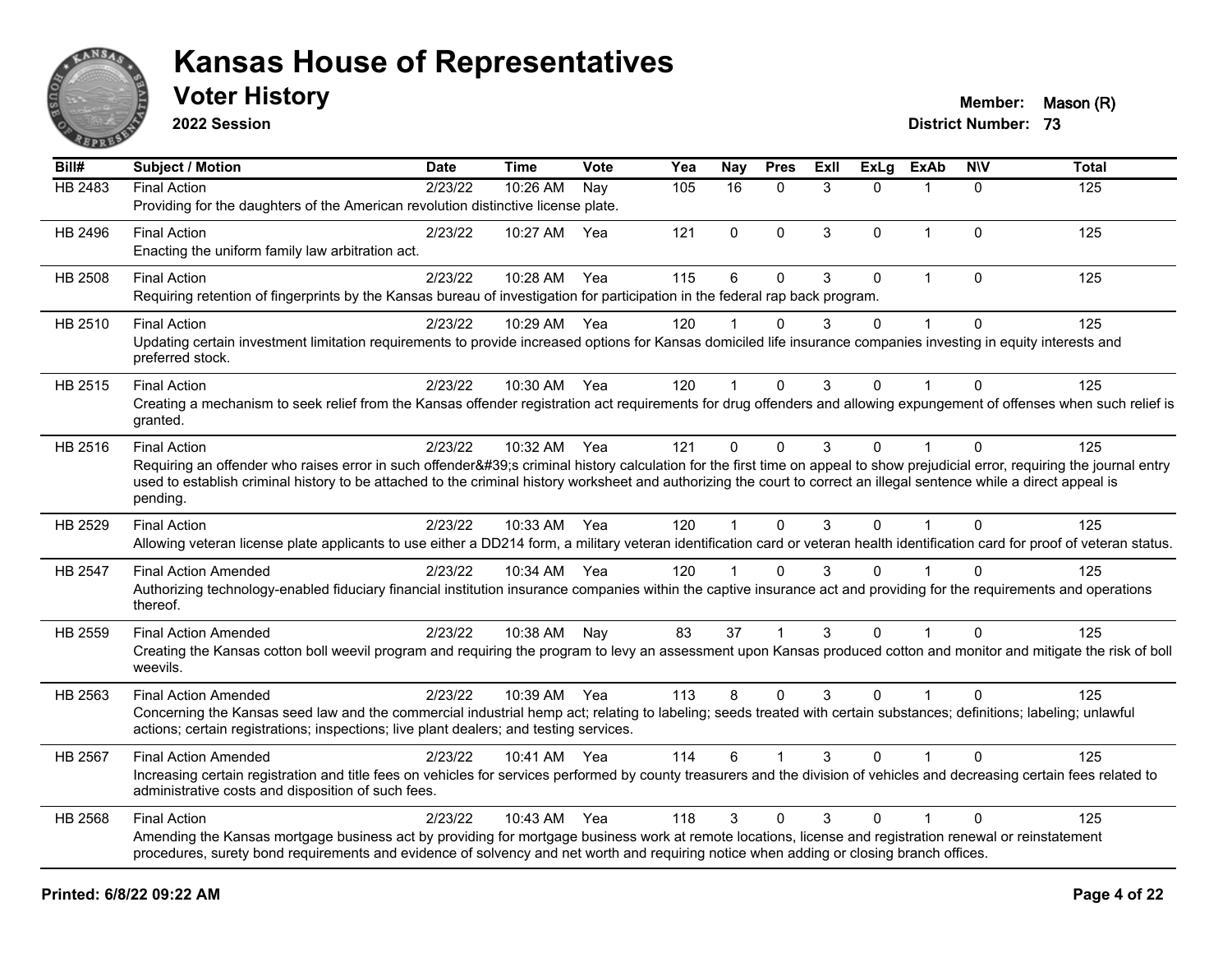

**2022 Session**

**Voter History Member:** Mason (R)

| Bill#           | Subject / Motion                                                                                                                                                                                                                                                                                                                                                                                                                                          | <b>Date</b> | <b>Time</b>  | Vote | Yea | Nay          | <b>Pres</b>  | ExII           | <b>ExLg</b>  | <b>ExAb</b>  | <b>NIV</b>   | <b>Total</b> |
|-----------------|-----------------------------------------------------------------------------------------------------------------------------------------------------------------------------------------------------------------------------------------------------------------------------------------------------------------------------------------------------------------------------------------------------------------------------------------------------------|-------------|--------------|------|-----|--------------|--------------|----------------|--------------|--------------|--------------|--------------|
| <b>HB 2574</b>  | <b>Final Action</b><br>Establishing a time limitation for awarding compensation for mental health counseling and increasing certain compensation award amounts by the crime victims<br>compensation board.                                                                                                                                                                                                                                                | 2/23/22     | 10:43 AM     | Yea  | 121 | $\Omega$     | $\Omega$     | 3              | $\Omega$     |              | $\Omega$     | 125          |
| HB 2579         | <b>Final Action Amended</b><br>Requiring electronic filing of campaign reports by candidates for state office unless an exemption is granted for cause.                                                                                                                                                                                                                                                                                                   | 2/23/22     | 10:45 AM     | Nay  | 90  | 31           | $\Omega$     | 3              | $\mathbf 0$  | 1            | $\Omega$     | 125          |
| HB 2595         | <b>Final Action</b><br>Making certain antique vehicle titling procedures applicable to vehicles having a model year of 1960 or later instead of 1950 or later.                                                                                                                                                                                                                                                                                            | 2/23/22     | 10:46 AM     | Yea  | 121 | $\Omega$     | $\Omega$     | 3              | $\mathbf{0}$ | $\mathbf{1}$ | $\mathbf{0}$ | 125          |
| <b>HB 2597</b>  | <b>Final Action</b><br>Providing for four distinctive license plates for the Kansas department of wildlife and parks.                                                                                                                                                                                                                                                                                                                                     | 2/23/22     | 10:47 AM Yea |      | 116 | 5            | $\mathbf 0$  | 3              | $\mathbf{0}$ | $\mathbf 1$  | $\mathbf{0}$ | 125          |
| HB 2608         | <b>Final Action</b><br>Removing provisions authorizing criminal restitution to be enforced as a civil judgment and authorizing judicial districts to contract for collection services for criminal<br>restitution.                                                                                                                                                                                                                                        | 2/23/22     | 10:48 AM     | Yea  | 117 | 4            | $\mathbf 0$  | 3              | 0            |              | $\Omega$     | 125          |
| HB 2633         | <b>Final Action Amended</b><br>Providing for the city of Hutchinson distinctive license plate.                                                                                                                                                                                                                                                                                                                                                            | 2/23/22     | 10:49 AM     | Nay  | 108 | 13           | $\pmb{0}$    | 3              | $\mathbf{0}$ | $\mathbf{1}$ | $\mathbf{0}$ | 125          |
| HB 2654         | <b>Final Action</b><br>Providing guidance to determine how offenders under the supervision of two or more supervision agency can have supervision consolidated into one agency.                                                                                                                                                                                                                                                                           | 2/23/22     | 10:50 AM     | Yea  | 121 | $\Omega$     | $\mathbf 0$  | 3              | $\Omega$     | $\mathbf{1}$ | $\Omega$     | 125          |
| HB 2688         | <b>Final Action Amended</b><br>Requiring that licensed farm wineries be issued a cereal malt beverage retailer license if the statutory requirements for such retailer license are satisfied.                                                                                                                                                                                                                                                             | 2/23/22     | 10:52 AM     | Nay  | 116 | 5            | $\mathbf{0}$ | 3              | $\mathbf{0}$ |              | $\Omega$     | 125          |
| HB 2703         | <b>Final Action</b><br>Making changes to employment security law provisions regarding the employment security fund and employer contribution rates, the definition of employment to<br>conform with federal law and various updates to the my reemployment plan program, including making the program mandatory with certain exceptions, and providing<br>that the secretary of commerce may require participation by claimants in reemployment services. | 2/23/22     | 10:53 AM     | Yea  | 121 | $\Omega$     | $\Omega$     | 3              | $\Omega$     |              | $\Omega$     | 125          |
| <b>HCR 5022</b> | <b>Final Action Amended</b><br>Proposing a constitutional amendment requiring that a sheriff be elected in each county; exception.                                                                                                                                                                                                                                                                                                                        | 2/23/22     | 10:56 AM     | Yea  | 97  | 24           | $\mathbf{0}$ | 3              | $\mathbf{0}$ | $\mathbf{1}$ | $\mathbf{0}$ | 125          |
| <b>HCR 5030</b> | <b>Emergency Final Action</b><br>Recognizing the growing problem of antisemitism in the United States.                                                                                                                                                                                                                                                                                                                                                    | 2/23/22     | 11:36 AM     | Yea  | 121 | $\mathbf{0}$ | $\mathbf{0}$ | 3              | $\Omega$     | $\mathbf{1}$ | $\mathbf{0}$ | 125          |
| HB 2605         | <b>Emergency Final Action Amended</b><br>Increasing the rural population requirement maximum for the veterinary training program for rural Kansas and creating a food animal percentage requirement that may<br>be fulfilled in lieu thereof.                                                                                                                                                                                                             | 2/23/22     | 11:37 AM     | Yea  | 115 | 6            | $\Omega$     | 3              | 0            |              | $\Omega$     | 125          |
| SB 358          | <b>Emergency Final Action</b><br>Amending the public water supply project loan program's definition of "project" to remove the definition's current exclusion of projects that are<br>related to the diversion or transportation of water acquired through a water transfer.                                                                                                                                                                              | 3/2/22      | 11:40 AM     | ExAb | 121 | $\mathbf{0}$ | $\Omega$     | $\overline{2}$ | $\mathbf{0}$ | 1            |              | 125          |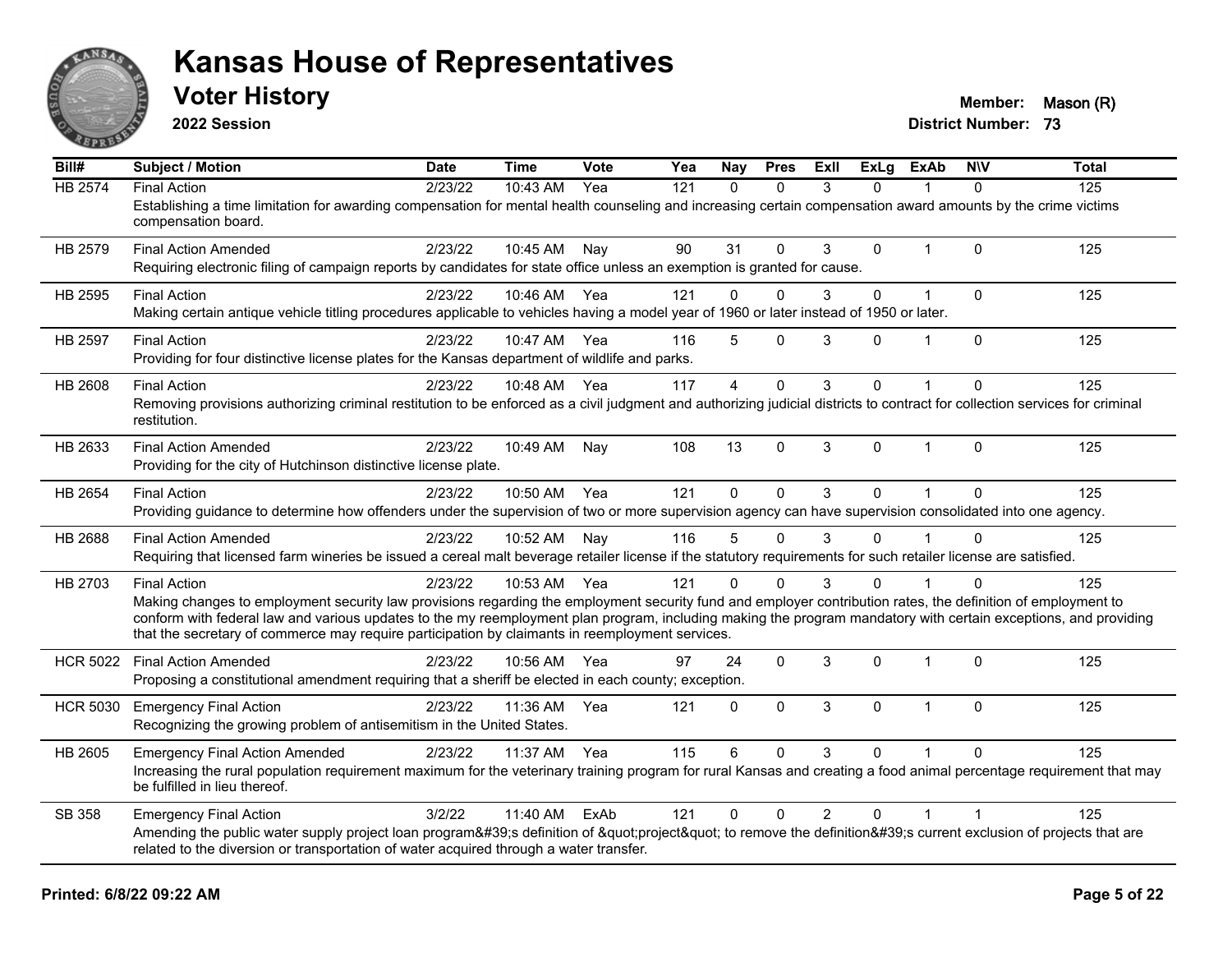

**2022 Session**

**Voter History Member:** Mason (R)

| Bill#           | <b>Subject / Motion</b>                                                                                                                                                                                                                                                                     | <b>Date</b> | <b>Time</b>  | Vote       | Yea | Nav             | <b>Pres</b>  | ExIl           | $\overline{Ex}$ Lg | <b>ExAb</b>    | <b>NIV</b>              | <b>Total</b> |
|-----------------|---------------------------------------------------------------------------------------------------------------------------------------------------------------------------------------------------------------------------------------------------------------------------------------------|-------------|--------------|------------|-----|-----------------|--------------|----------------|--------------------|----------------|-------------------------|--------------|
| SB 101          | <b>EFA Sub Bill Amended</b>                                                                                                                                                                                                                                                                 | 3/2/22      | 11:41 AM     | ExAb       | 86  | $\overline{35}$ | $\mathbf{0}$ | 2              | $\Omega$           |                |                         | 125          |
|                 | House Substitute for SB 101 by Committee on Transportation - Approving the operation and use of electric-assisted bicycles and regulating the use thereof.                                                                                                                                  |             |              |            |     |                 |              |                |                    |                |                         |              |
| SB 62           | <b>Emergency Final Action Amended</b>                                                                                                                                                                                                                                                       | 3/2/22      | 11:42 AM     | ExAb       | 115 | 6               | $\Omega$     | $\mathfrak{p}$ | $\Omega$           |                |                         | 125          |
|                 | Amending the standards for school-administered vision screenings for students, establishing the Kansas children's vision health and school readiness commission<br>and allowing schools to maintain emergency albuterol kits.                                                               |             |              |            |     |                 |              |                |                    |                |                         |              |
| <b>HCR 5027</b> | Motion to Amend - Hoye<br>Applying to the Congress of the United States to call a convention of the states.                                                                                                                                                                                 | 3/8/22      | 12:06 PM     | Nay        | 35  | 84              |              | 2              | $\Omega$           | 1              | $\overline{2}$          | 125          |
|                 |                                                                                                                                                                                                                                                                                             |             |              |            |     |                 |              |                |                    |                |                         |              |
| <b>HCR 5027</b> | Motion to Amend - Houser<br>Applying to the Congress of the United States to call a convention of the states.                                                                                                                                                                               | 3/8/22      | 12:23 PM Nav |            | 64  | 53              | $\Omega$     | $\overline{2}$ | $\Omega$           | $\overline{2}$ | 4                       | 125          |
| <b>HCR 5027</b> | Motion to Amend - Ruiz, S.                                                                                                                                                                                                                                                                  | 3/8/22      | 12:50 PM     | <b>NV</b>  | 33  | 83              | $\mathbf 0$  | $\overline{2}$ | $\Omega$           | $\overline{2}$ | 5                       | 125          |
|                 | Applying to the Congress of the United States to call a convention of the states.                                                                                                                                                                                                           |             |              |            |     |                 |              |                |                    |                |                         |              |
| <b>HCR 5027</b> | Motion to Recommend for Passage                                                                                                                                                                                                                                                             | 3/8/22      | 1:31 PM      | Yea        | 78  | 42              | $\mathbf 0$  | $\overline{2}$ | 0                  | $\overline{2}$ | $\mathbf 1$             | 125          |
|                 | Applying to the Congress of the United States to call a convention of the states.                                                                                                                                                                                                           |             |              |            |     |                 |              |                |                    |                |                         |              |
| HB 2710         | <b>Final Action</b>                                                                                                                                                                                                                                                                         | 3/9/22      | 11:13 AM     | Yea        | 116 | $\mathbf{3}$    | $\mathbf 0$  | $\overline{4}$ | $\mathbf 0$        | $\overline{2}$ | $\Omega$                | 125          |
|                 | Increasing the percentage of alcohol by volume allowed to not more than 16% for domestic table wine and the domestic fortified wine threshold to more than 16%<br>alcohol by volume.                                                                                                        |             |              |            |     |                 |              |                |                    |                |                         |              |
| HB 2548         | <b>Final Action Amended</b>                                                                                                                                                                                                                                                                 | 3/9/22      | 11:14 AM Yea |            | 116 | 3               | $\Omega$     | 4              | $\Omega$           | $\overline{2}$ | $\Omega$                | 125          |
|                 | Implementing additional reporting requirements for informational technology projects and state agencies and requiring additional information technology security training<br>and status reports.                                                                                            |             |              |            |     |                 |              |                |                    |                |                         |              |
| <b>HCR 5027</b> | <b>Final Action Amended</b>                                                                                                                                                                                                                                                                 | 3/9/22      | 11:22 AM     | Yea        | 76  | 43              | $\Omega$     | 4              | $\Omega$           | $\overline{2}$ | $\Omega$                | 125          |
|                 | Applying to the Congress of the United States to call a convention of the states.                                                                                                                                                                                                           |             |              |            |     |                 |              |                |                    |                |                         |              |
| SB 421          | Motion to Amend - Xu                                                                                                                                                                                                                                                                        | 3/9/22      | 12:22 PM Nay |            | 38  | 79              | $\Omega$     | 4              | $\Omega$           | $\overline{2}$ | 2                       | 125          |
|                 | Transferring \$253,866,022 from the state general fund to the Kansas public employees retirement fund during fiscal year 2022 and eliminating certain level-dollar<br>KPERS employer contribution payments.                                                                                 |             |              |            |     |                 |              |                |                    |                |                         |              |
| SB <sub>2</sub> | <b>Emergency Final Action Amended</b>                                                                                                                                                                                                                                                       | 3/9/22      | 1:18 PM      | <b>NV</b>  | 87  | 31              | $\mathbf{0}$ | 4              | $\Omega$           | $\overline{2}$ | $\overline{\mathbf{1}}$ | 125          |
|                 | Allowing consumption of beer, wine or other alcoholic liquor on theKansas state fairgrounds; increasing the number of temporary permits an applicantmay receive from                                                                                                                        |             |              |            |     |                 |              |                |                    |                |                         |              |
|                 | four to 12 permits per year; limiting what cities, counties ortownships may charge for a temporary permit to not more than \$25 per day; andcrediting a portion of moneys<br>collected from the liquor drink tax and theliquor enforcement tax to the state fair capital improvements fund. |             |              |            |     |                 |              |                |                    |                |                         |              |
| HB 2462         | <b>Emergency Final Action</b>                                                                                                                                                                                                                                                               | 3/9/22      | $1:19$ PM    | <b>NIV</b> | 118 | $\Omega$        | O            |                | 0                  | $\overline{2}$ | $\overline{1}$          | 125          |
|                 | Removing the standing committee membership requirements for members of the joint committee on state-tribal relations.                                                                                                                                                                       |             |              |            |     |                 |              |                |                    |                |                         |              |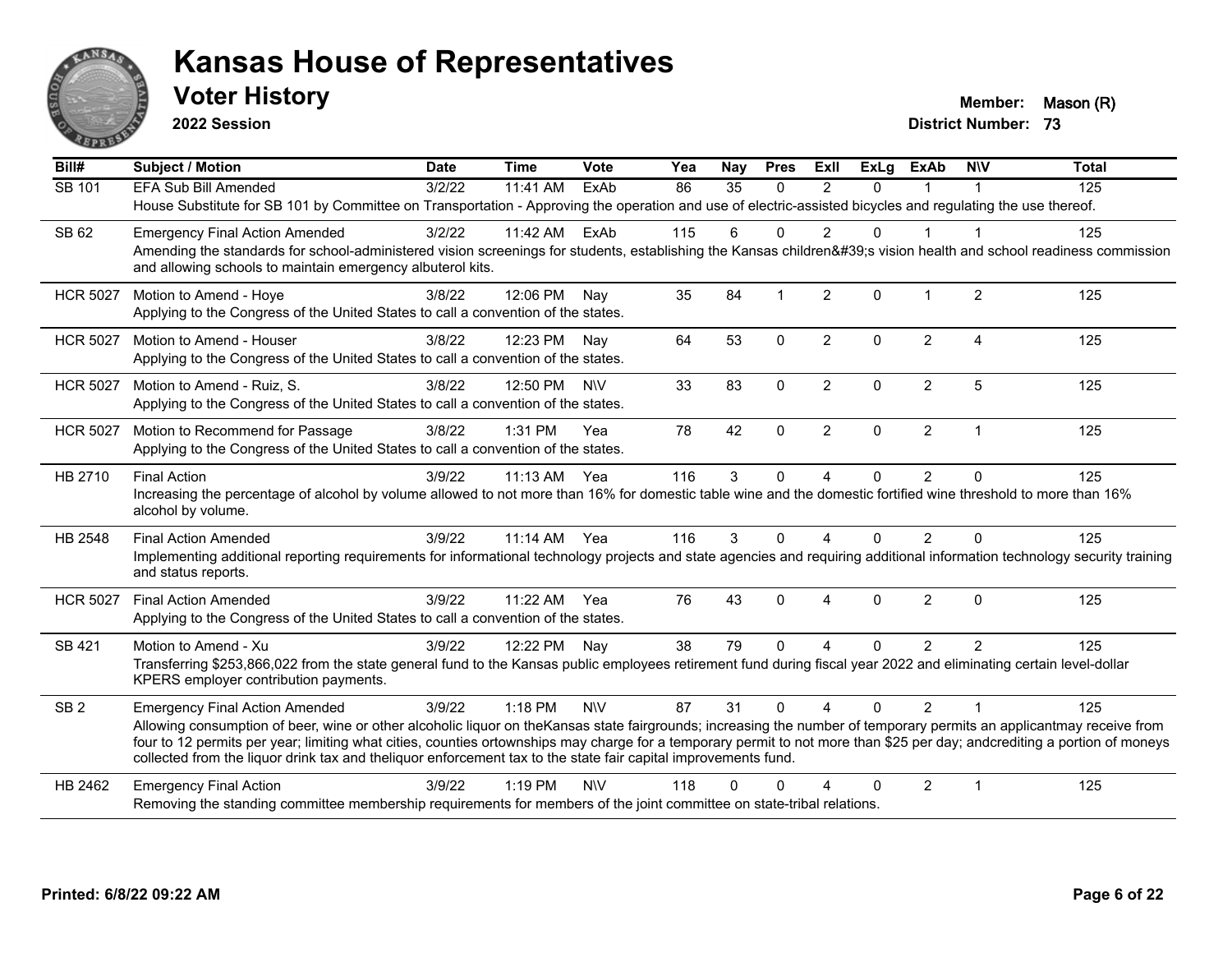

**2022 Session**

**Voter History Member:** Mason (R)

| Bill#           | <b>Subject / Motion</b>                                                                                                                                                                                                                                                                                                                                                                                                                                                                                                                                                                       | <b>Date</b> | <b>Time</b> | Vote       | Yea | Nay            | <b>Pres</b>  | ExII           | <b>ExLg</b>  | <b>ExAb</b>    | <b>NIV</b>   | <b>Total</b> |
|-----------------|-----------------------------------------------------------------------------------------------------------------------------------------------------------------------------------------------------------------------------------------------------------------------------------------------------------------------------------------------------------------------------------------------------------------------------------------------------------------------------------------------------------------------------------------------------------------------------------------------|-------------|-------------|------------|-----|----------------|--------------|----------------|--------------|----------------|--------------|--------------|
| SB 421          | <b>Emergency Final Action Amended</b>                                                                                                                                                                                                                                                                                                                                                                                                                                                                                                                                                         | 3/9/22      | 1:20 PM     | <b>NIV</b> | 113 | 5              | $\Omega$     | Δ              | $\Omega$     | $\overline{2}$ | 1            | 125          |
|                 | Transferring \$1,000,000,000 from the state general fund to the Kansas public employees retirement fund during fiscal year 2022 and eliminating certain level-dollar<br>KPERS employer contribution payments.                                                                                                                                                                                                                                                                                                                                                                                 |             |             |            |     |                |              |                |              |                |              |              |
| <b>SB 286</b>   | EFA Sub Bill Amended                                                                                                                                                                                                                                                                                                                                                                                                                                                                                                                                                                          | 3/9/22      | 1:23 PM     | Yea        | 102 | 17             | $\Omega$     | 4              | $\Omega$     | $\overline{2}$ | $\Omega$     | 125          |
|                 | House Substitute for Substitute for SB 286 - Continuing the governmental response to the COVID-19 pandemic in Kansas by extending the expanded use of<br>telemedicine, the suspension of certain requirements related to medical care facilities and immunity from civil liability for certain healthcare providers, certain persons<br>conducting business in this state and covered facilities for COVID-19 claims until January 20, 2023, creating the crime of interference with the conduct of a hospital and<br>increasing the criminal penalties for battery of a healthcare provider. |             |             |            |     |                |              |                |              |                |              |              |
| HB 2466         | <b>EFA Sub Bill</b>                                                                                                                                                                                                                                                                                                                                                                                                                                                                                                                                                                           | 3/9/22      | 1:24 PM     | Yea        | 115 | 4              | $\Omega$     | Δ              | $\Omega$     | $\overline{2}$ | $\mathbf{0}$ | 125          |
|                 | Substitute for HB 2466 by Committee on Education - Establishing the promoting advancement in computing knowledge act to increase the availability of computer<br>science education in Kansas schools.                                                                                                                                                                                                                                                                                                                                                                                         |             |             |            |     |                |              |                |              |                |              |              |
| HB 2541         | <b>Final Action</b>                                                                                                                                                                                                                                                                                                                                                                                                                                                                                                                                                                           | 3/16/22     | 11:15 AM    | Nay        | 111 | 12             | $\Omega$     | $\overline{2}$ | $\Omega$     | $\Omega$       | $\Omega$     | 125          |
|                 | Crediting docket fees to the state general fund instead of the judicial branch docket fee fund; crediting marriage license fees and drivers'; license reinstatement fees to<br>the state general fund instead of the judicial branch nonjudicial salary adjustment fund.                                                                                                                                                                                                                                                                                                                      |             |             |            |     |                |              |                |              |                |              |              |
| HB 2582         | <b>Final Action Amended</b>                                                                                                                                                                                                                                                                                                                                                                                                                                                                                                                                                                   | 3/16/22     | 11:16 AM    | Yea        | 122 |                | $\Omega$     | $\overline{2}$ | $\Omega$     | $\Omega$       | $\Omega$     | 125          |
|                 | Directing the Kansas department for children and families to share certain information with investigating law enforcement agencies.                                                                                                                                                                                                                                                                                                                                                                                                                                                           |             |             |            |     |                |              |                |              |                |              |              |
| HB 2674         | <b>Final Action Amended</b><br>Requiring a forfeiture of an appearance bond to be set aside in certain circumstances.                                                                                                                                                                                                                                                                                                                                                                                                                                                                         | 3/16/22     | 11:17 AM    | Yea        | 121 | $\overline{2}$ | 0            | $\overline{2}$ | $\Omega$     | 0              | $\mathbf 0$  | 125          |
| HB 2676         | <b>Final Action Amended</b>                                                                                                                                                                                                                                                                                                                                                                                                                                                                                                                                                                   | 3/16/22     | 11:18 AM    | Nay        | 112 | 11             | 0            | 2              | $\Omega$     | 0              | $\Omega$     | 125          |
|                 | Authorizing counties to create a code inspection and enforcement fund and expanding the scope of the equipment reserve fund to include other computer and electronic<br>technologies.                                                                                                                                                                                                                                                                                                                                                                                                         |             |             |            |     |                |              |                |              |                |              |              |
| <b>HCR 5032</b> | <b>Final Action</b>                                                                                                                                                                                                                                                                                                                                                                                                                                                                                                                                                                           | 3/16/22     | 11:20 AM    | Yea        | 119 | 4              | 0            | $\overline{2}$ | $\Omega$     | $\Omega$       | $\mathbf{0}$ | 125          |
|                 | Honoring Ukrainians fighting against the Russian invasion.                                                                                                                                                                                                                                                                                                                                                                                                                                                                                                                                    |             |             |            |     |                |              |                |              |                |              |              |
| HB 2528         | <b>Final Action Amended</b>                                                                                                                                                                                                                                                                                                                                                                                                                                                                                                                                                                   | 3/17/22     | 11:21 AM    | Yea        | 86  | 34             | $\Omega$     | $\Delta$       | $\Omega$     | $\Omega$       | $\mathbf 1$  | 125          |
|                 | Removing inflatable devices that are owned and operated by a nonprofit organization from the requirements of the Kansas amusement ride act.                                                                                                                                                                                                                                                                                                                                                                                                                                                   |             |             |            |     |                |              |                |              |                |              |              |
| SB 335          | <b>Final Action</b>                                                                                                                                                                                                                                                                                                                                                                                                                                                                                                                                                                           | 3/17/22     | 11:22 AM    | Yea        | 120 | $\Omega$       | $\Omega$     | $\Lambda$      | $\Omega$     | 0              | $\mathbf 1$  | 125          |
|                 | Exempting certain business entities that provide health insurance in the state but are not subject to the jurisdiction of the commissioner of insurance from payment of the<br>annual premium tax.                                                                                                                                                                                                                                                                                                                                                                                            |             |             |            |     |                |              |                |              |                |              |              |
| SB 348          | <b>Final Action Amended</b>                                                                                                                                                                                                                                                                                                                                                                                                                                                                                                                                                                   | 3/17/22     | 11:23 AM    | Yea        | 110 | 10             | $\mathbf{0}$ | $\overline{4}$ | $\mathbf{0}$ | $\Omega$       | $\mathbf{1}$ | 125          |
|                 | Exempting the practice of threading from the practice of cosmetology.                                                                                                                                                                                                                                                                                                                                                                                                                                                                                                                         |             |             |            |     |                |              |                |              |                |              |              |
| SB 392          | <b>Final Action</b>                                                                                                                                                                                                                                                                                                                                                                                                                                                                                                                                                                           | 3/17/22     | 11:24 AM    | Yea        | 120 | $\Omega$       | $\Omega$     | Δ              | $\Omega$     | 0              | 1            | 125          |
|                 | Terminating the transfer of remaining unencumbered moneys in the securities act fee fund exceeding \$50,000 to the state general fund.                                                                                                                                                                                                                                                                                                                                                                                                                                                        |             |             |            |     |                |              |                |              |                |              |              |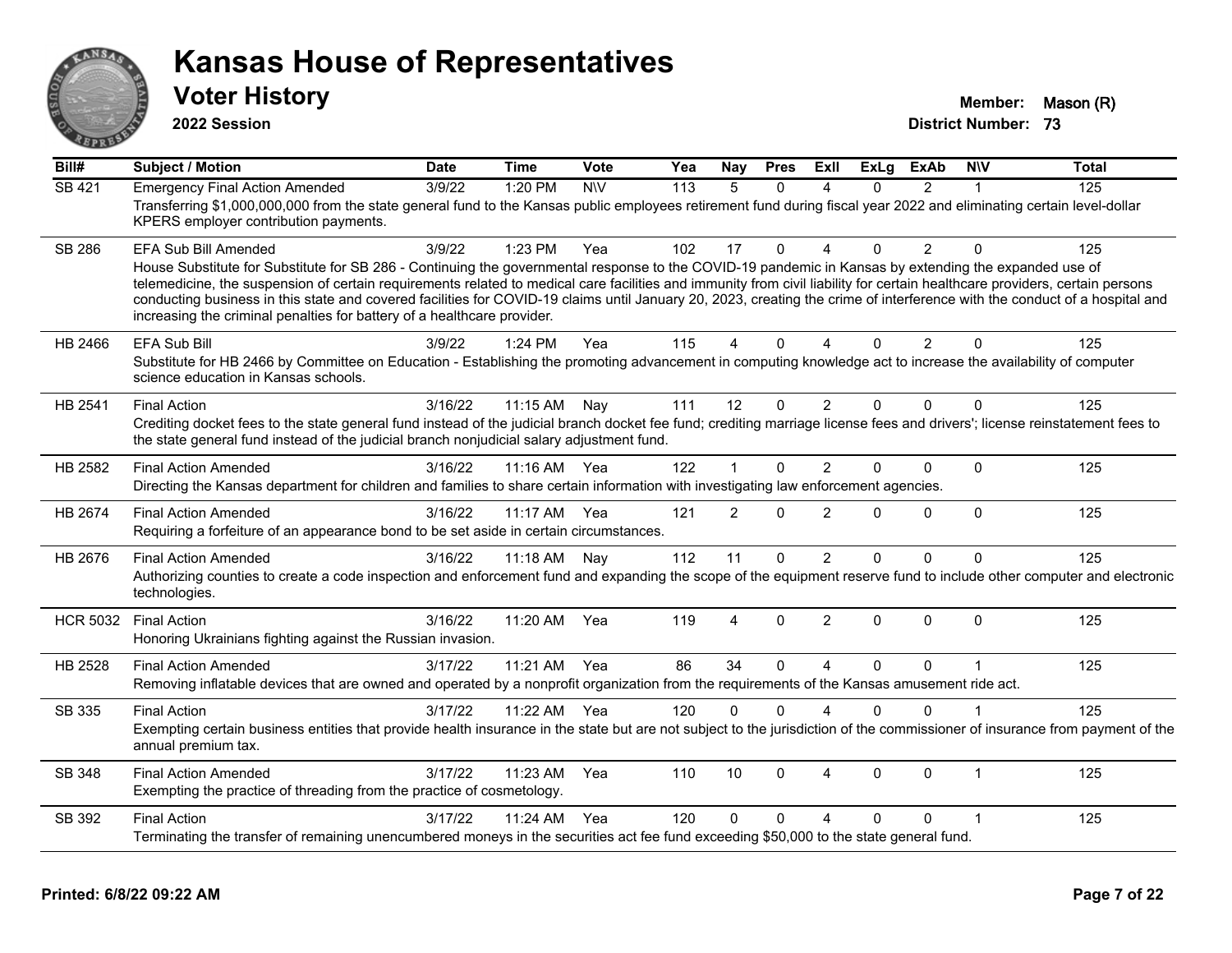

**2022 Session**

**Voter History Member:** Mason (R)

| Bill#          | <b>Subject / Motion</b>                                                                                                                                                                                                                                                                                                        | <b>Date</b> | <b>Time</b> | Vote | $\overline{Y}$ ea | Nay            | <b>Pres</b>  | Exll           | <b>ExLg</b>  | <b>ExAb</b>    | <b>NIV</b>     | <b>Total</b> |
|----------------|--------------------------------------------------------------------------------------------------------------------------------------------------------------------------------------------------------------------------------------------------------------------------------------------------------------------------------|-------------|-------------|------|-------------------|----------------|--------------|----------------|--------------|----------------|----------------|--------------|
| <b>HB 2712</b> | <b>Emergency Final Action</b>                                                                                                                                                                                                                                                                                                  | 3/17/22     | 11:47 AM    | Yea  | 119               |                | $\Omega$     | $\Delta$       | 0            | $\Omega$       |                | 125          |
|                | Establishing the Kansas commission for the United States semiquincentennial.                                                                                                                                                                                                                                                   |             |             |      |                   |                |              |                |              |                |                |              |
| <b>SB 408</b>  | <b>Emergency Final Action Amended</b>                                                                                                                                                                                                                                                                                          | 3/17/22     | 11:48 AM    | Yea  | 117               | 3              | $\mathbf{0}$ | $\overline{4}$ | $\Omega$     | 0              | $\overline{1}$ | 125          |
|                | Increasing the criminal penalties for multiple thefts of mail.                                                                                                                                                                                                                                                                 |             |             |      |                   |                |              |                |              |                |                |              |
| SB 400         | <b>EFA Sub Bill</b>                                                                                                                                                                                                                                                                                                            | 3/17/22     | 11:49 AM    | Yea  | 120               | $\Omega$       | $\Omega$     |                | $\Omega$     | $\Omega$       |                | 125          |
|                | Substitute for SB 400 by Committee on Financial Institutions and Insurance - Updating certain requirements and conditions relating to the creation, modification and                                                                                                                                                           |             |             |      |                   |                |              |                |              |                |                |              |
|                | termination of trusts in the Kansas uniform trust code and updating the definition of-áresident trust for tax purposes.                                                                                                                                                                                                        |             |             |      |                   |                |              |                |              |                |                |              |
| SB 366         | <b>Emergency Final Action Amended</b>                                                                                                                                                                                                                                                                                          | 3/17/22     | 11:50 AM    | Yea  | 120               | $\Omega$       | $\Omega$     | Δ              | $\Omega$     | $\Omega$       |                | 125          |
|                | Specifying that the crime of burglary includes, without authority, entering into or remaining within any locked or secured portion of any dwelling, building or other                                                                                                                                                          |             |             |      |                   |                |              |                |              |                |                |              |
|                | structure, with intent to commit another crime therein.                                                                                                                                                                                                                                                                        |             |             |      |                   |                |              |                |              |                |                |              |
| SB 313         | <b>Emergency Final Action Amended</b>                                                                                                                                                                                                                                                                                          | 3/21/22     | 3:39 PM     | Yea  | 122               | $\Omega$       | $\Omega$     | 2              | $\Omega$     | $\overline{1}$ | $\Omega$       | 125          |
|                | Designating a portion of United States highway 69 as the Senator Tom R Van Sickle memorial highway.                                                                                                                                                                                                                            |             |             |      |                   |                |              |                |              |                |                |              |
| SB 448         | <b>Emergency Final Action</b>                                                                                                                                                                                                                                                                                                  | 3/21/22     | 3:40 PM     | Yea  | 122               | $\Omega$       | $\Omega$     | 2              | $\Omega$     |                | $\Omega$       | 125          |
|                | Adopting the national association of insurance commissioner's amendments to the unfair trade practices act excluding commercial property and casualty insurance                                                                                                                                                                |             |             |      |                   |                |              |                |              |                |                |              |
|                | producers, brokers and insurers from prohibitions on giving rebates as an inducement to sales.                                                                                                                                                                                                                                 |             |             |      |                   |                |              |                |              |                |                |              |
| SB 300         | <b>EFA Sub Bill</b>                                                                                                                                                                                                                                                                                                            | 3/21/22     | 3:41 PM     | Yea  | 121               |                | $\Omega$     | $\mathfrak{p}$ | $\Omega$     | $\overline{1}$ | $\Omega$       | 125          |
|                | Substitute for SB 300 by Committee on Judiciary GCô Amending the Kansas racketeer influenced and corrupt organization act to add a person who has engaged in<br>identity theft or identity fraud to the definition of "covered person" and add identity theft and identity fraud to the definition of "racketeering activity". |             |             |      |                   |                |              |                |              |                |                |              |
|                |                                                                                                                                                                                                                                                                                                                                |             |             |      |                   |                |              |                |              |                |                |              |
| SB 261         | <b>EFA Sub Bill</b>                                                                                                                                                                                                                                                                                                            | 3/21/22     | 3:43 PM     | Yea  | 96                | 26             | $\Omega$     | $\mathcal{P}$  | $\Omega$     |                | $\Omega$       | 125          |
|                | Substitute for SB 261 by Committee on Agriculture -- Prohibiting the use of identifiable meat terms on the labels of meat analogs when such labels do not include proper<br>qualifying language to indicate that such products do not contain meat.                                                                            |             |             |      |                   |                |              |                |              |                |                |              |
|                |                                                                                                                                                                                                                                                                                                                                |             |             |      |                   |                | $\Omega$     | $\mathfrak{p}$ |              | $\overline{1}$ |                |              |
| <b>SB 417</b>  | <b>Emergency Final Action</b><br>Establishing minimum and maximum permit renewal fees for certain solid waste disposal areas and processing facilities.                                                                                                                                                                        | 3/21/22     | 3:44 PM     | Yea  | 120               | $\overline{2}$ |              |                | $\Omega$     |                | $\Omega$       | 125          |
|                |                                                                                                                                                                                                                                                                                                                                |             |             |      |                   |                |              |                |              |                |                |              |
| HB 2644        | <b>Emergency Final Action</b>                                                                                                                                                                                                                                                                                                  | 3/21/22     | 3:46 PM     | Yea  | 115               | 7              | $\Omega$     | $\overline{2}$ | $\mathbf{0}$ | 1              | $\mathbf{0}$   | 125          |
|                | Designating the Sandhill plum as the official state fruit.                                                                                                                                                                                                                                                                     |             |             |      |                   |                |              |                |              |                |                |              |
| HB 2447        | <b>EFA Sub Bill</b>                                                                                                                                                                                                                                                                                                            | 3/21/22     | 3:47 PM     | Yea  | 120               | $\overline{2}$ | $\Omega$     | 2              | $\Omega$     |                | $\Omega$       | 125          |
|                | Permitting testimony to be presented using a two-way electronic audio-video communication device during a preliminary hearing.                                                                                                                                                                                                 |             |             |      |                   |                |              |                |              |                |                |              |
| <b>SB 200</b>  | <b>Emergency Final Action Amended</b>                                                                                                                                                                                                                                                                                          | 3/21/22     | 3:48 PM     | Yea  | 119               | 3              | ∩            |                | n            |                | $\Omega$       | 125          |
|                | Expanding the pharmacist's scope of practice to include initiation of therapy for influenza, strep throat or urinary tract infection, pursuant to a statewide protocol adopted                                                                                                                                                 |             |             |      |                   |                |              |                |              |                |                |              |
|                | by the collaborative drug therapy management advisory committee.                                                                                                                                                                                                                                                               |             |             |      |                   |                |              |                |              |                |                |              |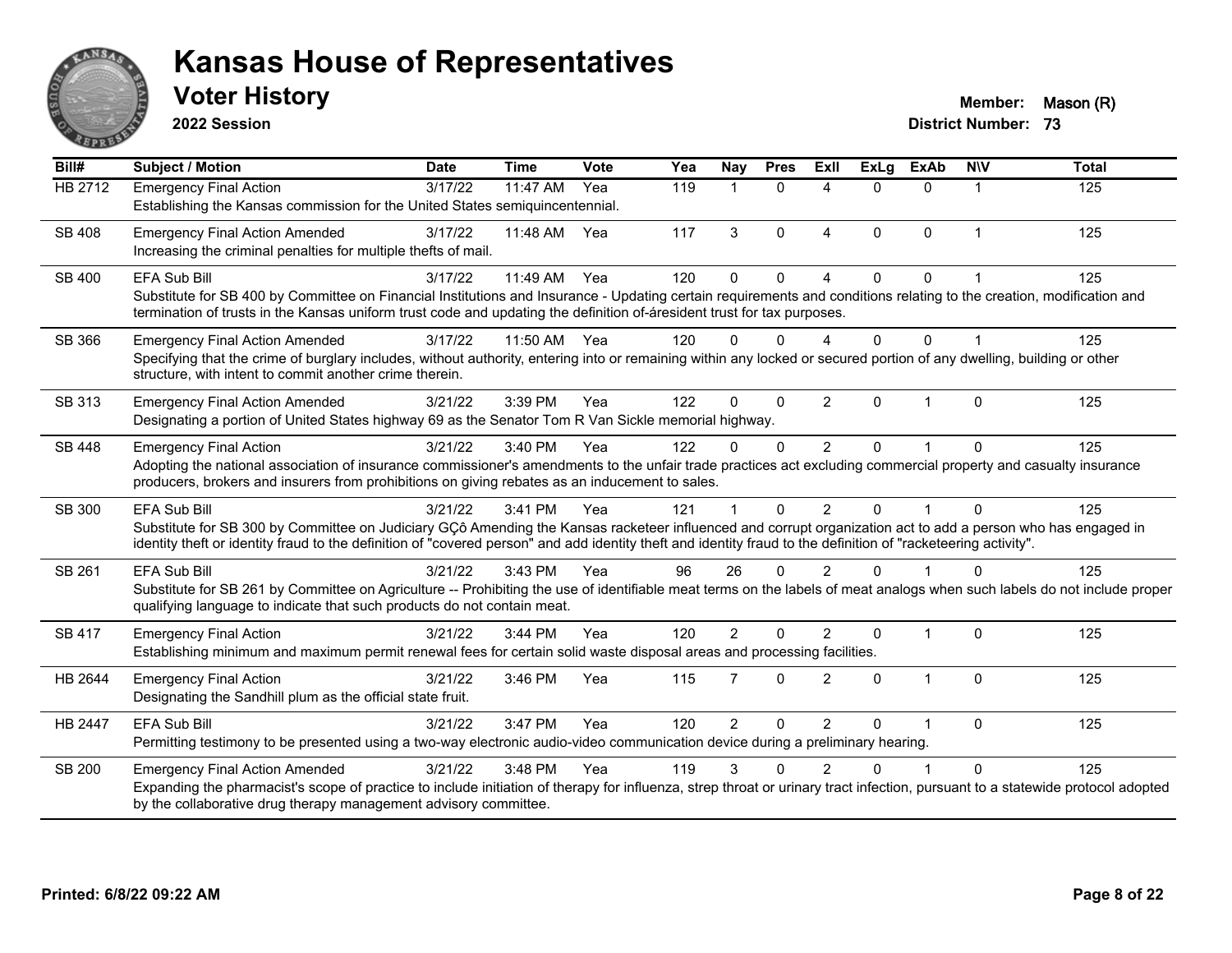

**2022 Session**

**Voter History Member:** Mason (R)

| Bill#         | <b>Subject / Motion</b>                                                                                                                                                                                                                                                                                                                                                                                                                                                                                                                                                                                                                                                      | <b>Date</b> | <b>Time</b> | Vote | Yea | Nay            | <b>Pres</b>  | ExII           | <b>ExLg</b> | <b>ExAb</b>  | <b>NIV</b>   | <b>Total</b> |
|---------------|------------------------------------------------------------------------------------------------------------------------------------------------------------------------------------------------------------------------------------------------------------------------------------------------------------------------------------------------------------------------------------------------------------------------------------------------------------------------------------------------------------------------------------------------------------------------------------------------------------------------------------------------------------------------------|-------------|-------------|------|-----|----------------|--------------|----------------|-------------|--------------|--------------|--------------|
| <b>SB 336</b> | <b>Emergency Final Action</b><br>Updating certain investment limitation requirements to provide increased options for Kansas domiciled life insurance companies investing in equity interests and<br>preferred stock.                                                                                                                                                                                                                                                                                                                                                                                                                                                        | 3/21/22     | 3:49 PM     | Yea  | 121 | $\overline{1}$ | $\Omega$     | $\mathfrak{p}$ | $\Omega$    |              | $\Omega$     | 125          |
| HB 2253       | <b>Emergency Final Action Amended</b><br>Updating certain provisions of the prescription monitoring program act relating to program data, storage and access, increasing the membership of the advisory<br>committee and providing for setup and annual maintenance fees for program data integration.                                                                                                                                                                                                                                                                                                                                                                       | 3/21/22     | 3:50 PM     | Yea  | 121 | 1              | $\mathbf{0}$ | $\overline{2}$ | 0           |              | $\Omega$     | 125          |
| HB 2632       | <b>Emergency Final Action</b><br>Requiring a referral of an alleged victim of child abuse or neglect for a examination as part of an investigation, creating a program in the department of health and<br>environment to provide training and payment and defining child abuse review and evaluation providers, networks, examinations and referrals and child abuse medical<br>resource centers.                                                                                                                                                                                                                                                                            | 3/21/22     | 3:52 PM     | Nay  | 95  | 27             | $\Omega$     | $\overline{2}$ | 0           |              | $\Omega$     | 125          |
| SB 346        | <b>Emergency Final Action Amended</b><br>Allowing for the on-farm retail sale of milk and milk products, authorizing the secretary of agriculture to declare an imminent health hazard, extending certain milk and<br>dairy license fees and establishing certain standards for milk.                                                                                                                                                                                                                                                                                                                                                                                        | 3/21/22     | 3:53 PM     | Yea  | 119 | 3              | $\mathbf{0}$ | 2              | $\Omega$    |              | $\Omega$     | 125          |
| SB 141        | <b>Emergency Final Action</b><br>Enacting the Kansas uniform directed trust act.                                                                                                                                                                                                                                                                                                                                                                                                                                                                                                                                                                                             | 3/21/22     | 3:54 PM     | Yea  | 122 | $\Omega$       | $\mathbf{0}$ | 2              | $\Omega$    | -1           | $\mathbf{0}$ | 125          |
| SB 343        | <b>Emergency Final Action Amended</b><br>Updating the term "hearing impaired"; to "hard of hearing"; in statutes related to persons with hearing loss.                                                                                                                                                                                                                                                                                                                                                                                                                                                                                                                       | 3/21/22     | 3:55 PM     | Yea  | 122 | $\Omega$       | $\mathbf{0}$ | $\overline{2}$ | $\Omega$    |              | $\mathbf{0}$ | 125          |
| SB 446        | <b>Emergency Final Action Amended</b><br>Designating bridges on U.S. highway 166 and K-66 highway as Veterans Memorial Bridge.                                                                                                                                                                                                                                                                                                                                                                                                                                                                                                                                               | 3/21/22     | 3:56 PM     | Yea  | 122 | $\Omega$       | $\mathbf{0}$ | $\overline{2}$ | $\Omega$    | $\mathbf{1}$ | $\mathbf{0}$ | 125          |
| SB 483        | <b>Emergency Final Action</b><br>Increasing criminal penalties for theft and criminal damage to property involving remote service units such as automated cash dispensing machines and automated<br>teller machines.                                                                                                                                                                                                                                                                                                                                                                                                                                                         | 3/21/22     | 3:57 PM     | Yea  | 122 | $\mathbf{0}$   | $\Omega$     | $\overline{2}$ | 0           |              | $\Omega$     | 125          |
| <b>SB 19</b>  | EFA Sub Bill<br>House Substitute for SB 19 by Committee on Energy, Utilities and Telecommunications - Implementing the 988 suicide prevention and mental health crisis hotline in<br>Kansas.                                                                                                                                                                                                                                                                                                                                                                                                                                                                                 | 3/21/22     | 3:58 PM     | Yea  | 114 | 8              | $\Omega$     | $\overline{2}$ | 0           |              | $\Omega$     | 125          |
| HB 2600       | <b>Emergency Final Action Amended</b><br>Authorizing the state board of regents on behalf of Emporia state university to sell certain real property in the city of Emporia, Lyon county, Kansas; the university of<br>Kansas to exchange and convey certain real property in Douglas county, Kansas, and to accept certain real property in Douglas county, Kansas, from the Kansas<br>university endowment association; Kansas state university to sell certain real property in Riley county and Cherokee county, Kansas, and Douglas county, Nebraska;<br>and Pittsburg state university to sell certain real property in the city of Pittsburg, Crawford county, Kansas. | 3/21/22     | 4:00 PM     | Yea  | 122 | $\Omega$       | $\Omega$     | $\mathcal{P}$  | $\Omega$    |              | $\Omega$     | 125          |
| SB 215        | <b>Emergency Final Action Amended</b><br>Transferring the authority for postsecondary driver's education programs and driver training schools from the state board of regents to the department of revenue.                                                                                                                                                                                                                                                                                                                                                                                                                                                                  | 3/21/22     | 4:01 PM     | Yea  | 122 | ŋ              |              | $\overline{2}$ | 0           |              | $\Omega$     | 125          |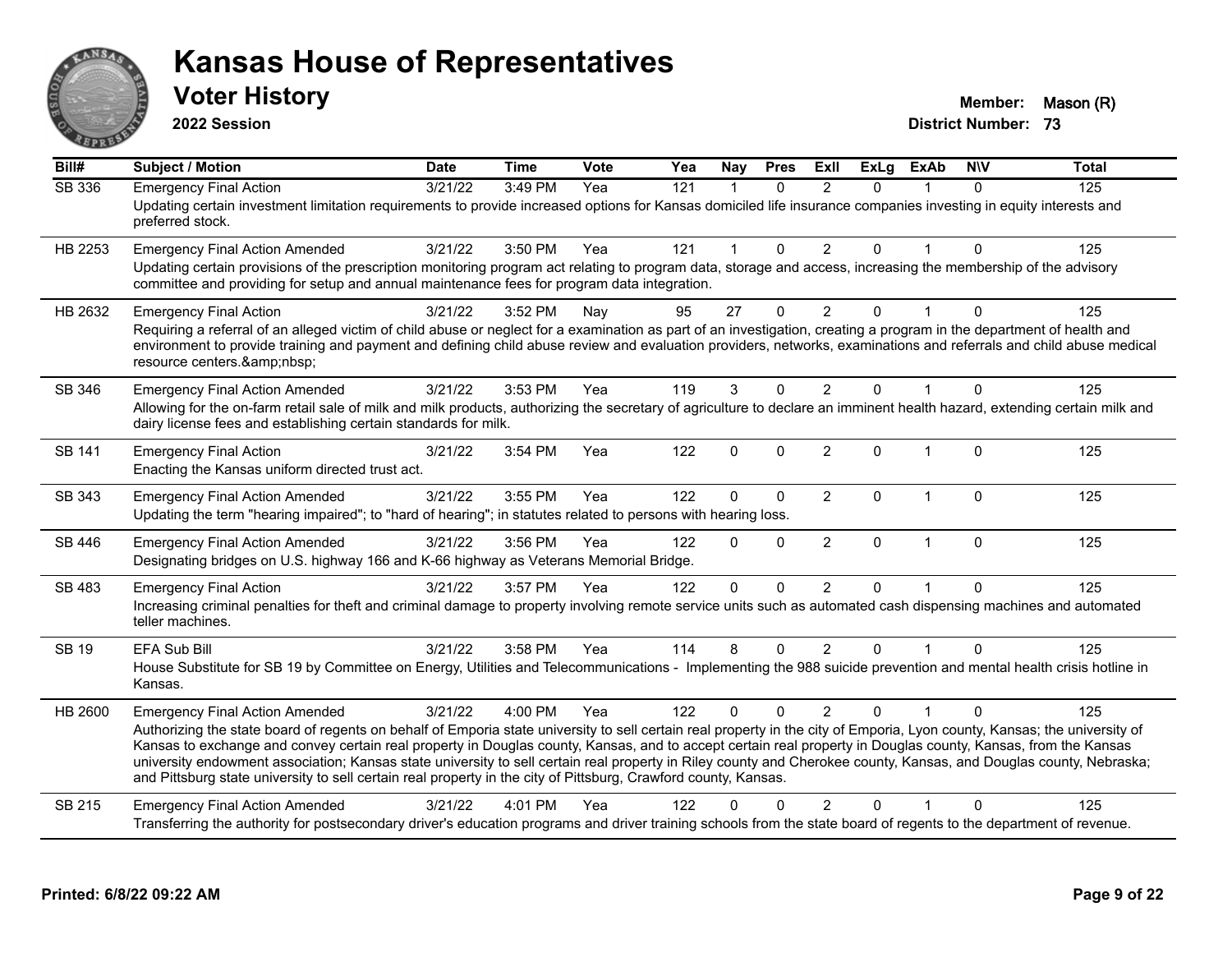

**2022 Session**

**Voter History Member:** Mason (R)

| Bill#            | <b>Subject / Motion</b>                                                                                                                                                                                                                                                         | Date    | <b>Time</b>  | <b>Vote</b> | Yea | Nay          | <b>Pres</b>  | ExII           | <b>ExLg</b> | <b>ExAb</b>    | <b>NIV</b> | <b>Total</b> |
|------------------|---------------------------------------------------------------------------------------------------------------------------------------------------------------------------------------------------------------------------------------------------------------------------------|---------|--------------|-------------|-----|--------------|--------------|----------------|-------------|----------------|------------|--------------|
| SB <sub>28</sub> | <b>EFA Sub Bill</b>                                                                                                                                                                                                                                                             | 3/21/22 | 4:02 PM      | Yea         | 120 | 2            | $\Omega$     | $\mathcal{P}$  | $\Omega$    |                | $\Omega$   | 125          |
|                  | House Substitute for SB 28 by Committee on Insurance and Pensions - Enacting the pharmacy benefits manager licensure act and requiring licensure rather than<br>registration of such entities.                                                                                  |         |              |             |     |              |              |                |             |                |            |              |
| SB 419           | <b>Emergency Final Action</b>                                                                                                                                                                                                                                                   | 3/21/22 | 4:03 PM      | Yea         | 122 | $\mathbf 0$  | $\Omega$     | $\overline{2}$ | $\Omega$    |                | $\Omega$   | 125          |
|                  | Allowing certain employees from the department of corrections to attend the Kansas law enforcement training center and including special agents of the department of<br>corrections in the definition of law enforcement officer under the Kansas law enforcement training act. |         |              |             |     |              |              |                |             |                |            |              |
| SB 440           | <b>Emergency Final Action</b>                                                                                                                                                                                                                                                   | 3/21/22 | 4:04 PM      | Yea         | 121 | $\mathbf 0$  | $\mathbf 0$  | $\overline{2}$ | $\Omega$    | $\mathbf{1}$   |            | 125          |
|                  | Establishing when an occupational therapist may treat a patient without referral from a physician and requiring occupational therapists to maintain professional liability<br>insurance.                                                                                        |         |              |             |     |              |              |                |             |                |            |              |
| SB 34            | EFA Sub Bill Amended                                                                                                                                                                                                                                                            | 3/21/22 | 4:06 PM      | Yea         | 88  | 34           | $\Omega$     | 2              | 0           |                | $\Omega$   | 125          |
|                  | Substitute for SB 34 by Committee on Federal and State Affairs - Requiring review of administrative rules and regulations every five years.                                                                                                                                     |         |              |             |     |              |              |                |             |                |            |              |
| SB 453           | <b>Emergency Final Action Amended</b>                                                                                                                                                                                                                                           | 3/21/22 | 4:07 PM      | Yea         | 122 | $\mathbf{0}$ | $\Omega$     | 2              | $\Omega$    |                | $\Omega$   | 125          |
|                  | Requiring adult care home certified aides who take training courses to demonstrate certain skills to successfully complete such training courses and requiring licensed<br>nurses to teach and evaluate such training courses.                                                  |         |              |             |     |              |              |                |             |                |            |              |
| SB 330           | <b>Emergency Final Action</b><br>Authorizing the construction of a memorial honoring Kansas gold star families.                                                                                                                                                                 | 3/21/22 | 4:08 PM      | Yea         | 122 | $\Omega$     | $\mathbf{0}$ | $\overline{2}$ | $\Omega$    | $\mathbf{1}$   | $\Omega$   | 125          |
| SB 331           | <b>Emergency Final Action Amended</b><br>Updating the version of risk-based capital instructions in effect.                                                                                                                                                                     | 3/21/22 | 4:09 PM      | Yea         | 121 | $\mathbf{1}$ | $\mathbf 0$  | $\overline{2}$ | $\Omega$    | $\overline{1}$ | $\Omega$   | 125          |
| SB 451           | <b>Emergency Final Action Amended</b>                                                                                                                                                                                                                                           | 3/21/22 | 4:10 PM      | Yea         | 122 | $\mathbf 0$  | $\mathbf 0$  | 2              | $\Omega$    | $\mathbf{1}$   | $\Omega$   | 125          |
|                  | Requiring an individual to maintain enrollment on a tribal membership roll to receive a free permanent hunting license.                                                                                                                                                         |         |              |             |     |              |              |                |             |                |            |              |
| SB 479           | <b>Emergency Final Action Amended</b>                                                                                                                                                                                                                                           | 3/21/22 | 4:11 PM      | Yea         | 122 | $\Omega$     | $\Omega$     | $\mathfrak{p}$ | $\Omega$    |                | $\Omega$   | 125          |
|                  | Authorizing a permanent memorial commemorating the Kansas suffragist movement to be placed in the state capitol and establishing the Kansas suffragist memorial<br>fund.                                                                                                        |         |              |             |     |              |              |                |             |                |            |              |
| HB 2734          | <b>Emergency Final Action</b>                                                                                                                                                                                                                                                   | 3/21/22 | 4:12 PM      | Yea         | 122 | $\Omega$     | $\Omega$     | $\overline{2}$ | $\Omega$    |                | $\Omega$   | 125          |
|                  | Reinstating the social worker applicant option for board-approved postgraduate supervised experience and allowing master's and clinical level licensees to take the<br>baccalaureate addiction counselor test.                                                                  |         |              |             |     |              |              |                |             |                |            |              |
| SB 267           | Motion to Amend - Winn                                                                                                                                                                                                                                                          | 3/22/22 | 11:42 AM     | Nay         | 44  | 76           | $\Omega$     |                | 0           | $\overline{2}$ | 2          | 125          |
|                  | Substitute for SB 267 by Committee on Ways and Means - Appropriations for FY 2021, FY 2022, FY 2023 and FY 2024 for various state agencies.                                                                                                                                     |         |              |             |     |              |              |                |             |                |            |              |
| SB 267           | Motion to Amend - Gartner                                                                                                                                                                                                                                                       | 3/22/22 | 12:01 PM Nay |             | 37  | 84           | $\Omega$     |                | 0           | $\overline{2}$ |            | 125          |
|                  | Substitute for SB 267 by Committee on Ways and Means - Appropriations for FY 2021, FY 2022, FY 2023 and FY 2024 for various state agencies.                                                                                                                                     |         |              |             |     |              |              |                |             |                |            |              |
| SB 267           | Motion to Amend - Helgerson                                                                                                                                                                                                                                                     | 3/22/22 | 12:25 PM Nay |             | 49  | 72           | $\mathbf{0}$ |                | 0           | $\overline{2}$ |            | 125          |
|                  | Substitute for SB 267 by Committee on Ways and Means - Appropriations for FY 2021, FY 2022, FY 2023 and FY 2024 for various state agencies.                                                                                                                                     |         |              |             |     |              |              |                |             |                |            |              |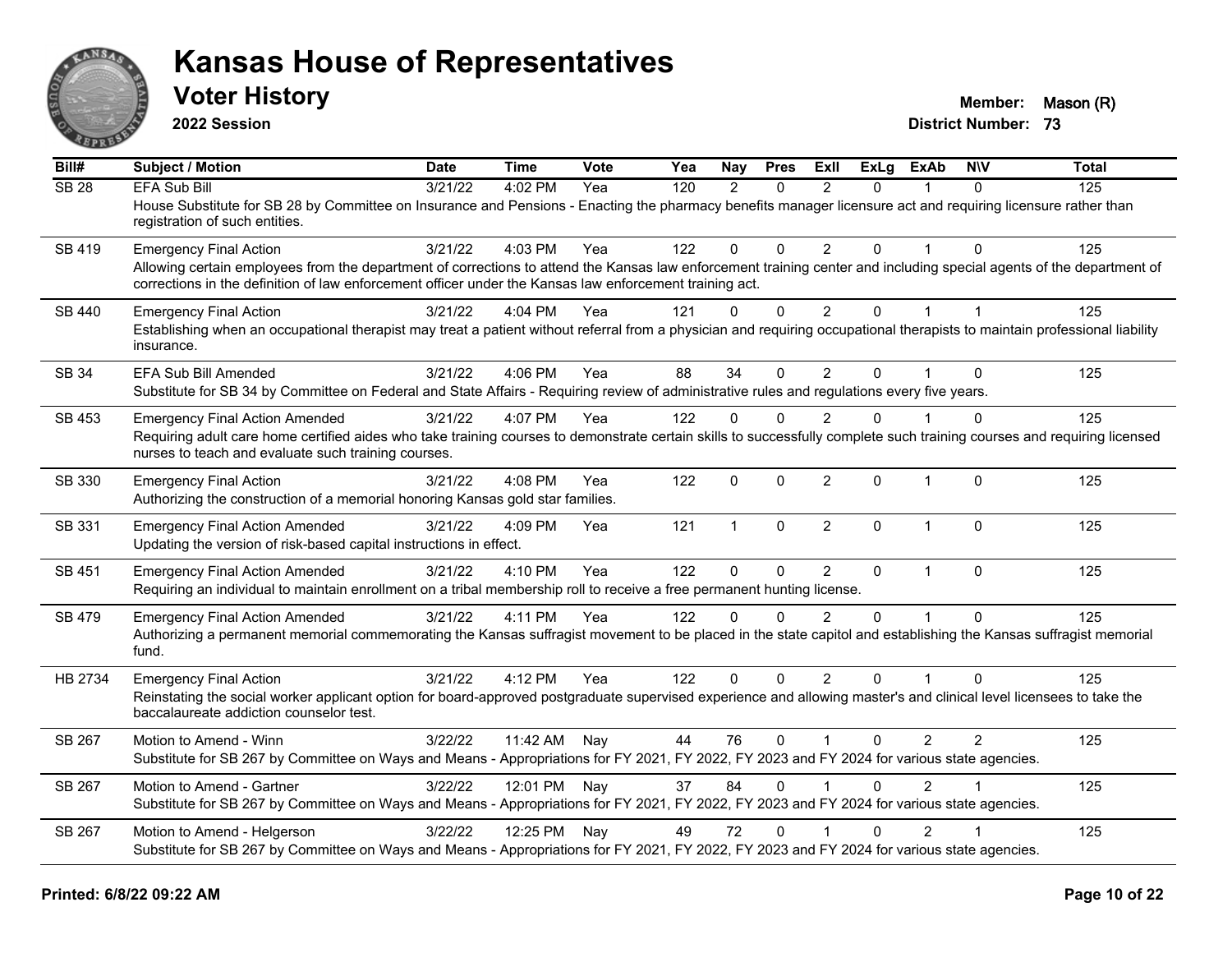

| Bill#         | <b>Subject / Motion</b>                                                                                                                                                                                                                                                                                                                                                                                                                                                                                                                                                                                                                                                                                                                                                                                                                                                                                                                             | <b>Date</b> | <b>Time</b> | <b>Vote</b> | Yea             | <b>Nay</b> | <b>Pres</b>  | ExII         | <b>ExLg</b>  | <b>ExAb</b>    | <b>NIV</b>     | <b>Total</b> |
|---------------|-----------------------------------------------------------------------------------------------------------------------------------------------------------------------------------------------------------------------------------------------------------------------------------------------------------------------------------------------------------------------------------------------------------------------------------------------------------------------------------------------------------------------------------------------------------------------------------------------------------------------------------------------------------------------------------------------------------------------------------------------------------------------------------------------------------------------------------------------------------------------------------------------------------------------------------------------------|-------------|-------------|-------------|-----------------|------------|--------------|--------------|--------------|----------------|----------------|--------------|
| <b>SB 267</b> | Motion to Amend - Helgerson<br>Substitute for SB 267 by Committee on Ways and Means - Appropriations for FY 2021, FY 2022, FY 2023 and FY 2024 for various state agencies.                                                                                                                                                                                                                                                                                                                                                                                                                                                                                                                                                                                                                                                                                                                                                                          | 3/22/22     | 1:06 PM     | Nay         | $\overline{36}$ | 81         | $\Omega$     | $\mathbf{1}$ | $\Omega$     | 2              | 5              | 125          |
| HB 2512       | Motion to Amend - Ousley<br>Substitute for Substitute for HB 2512 by Committee on K-12 Education Budget - Making appropriations for the Kansas state department of education for FY 2022, FY<br>2023 and FY 2024, establishing requirements relating to academic achievement and third-grade literacy, authorizing credits to be earned through alternative educational<br>opportunities, requiring KSHSAA members and employees to report child abuse and neglect, requiring boards of education of school districts to consider district needs<br>assessments and academic assessments when approving district budgets, authorizing part-time enrollment for certain students, establishing an alternative graduation<br>rate calculation for virtual schools, providing virtual school state aid for credit deficient students and amending the age of initial eligibility for the tax credit for low income<br>students scholarship program.    | 3/22/22     | 2:02 PM     | Nay         | 58              | 54         | 0            |              | $\mathbf{0}$ | $\overline{2}$ | 10             | 125          |
| HB 2512       | Motion to Amend - Hoye<br>Substitute for Substitute for HB 2512 by Committee on K-12 Education Budget - Making appropriations for the Kansas state department of education for FY 2022, FY<br>2023 and FY 2024, establishing requirements relating to academic achievement and third-grade literacy, authorizing credits to be earned through alternative educational<br>opportunities, requiring KSHSAA members and employees to report child abuse and neglect, requiring boards of education of school districts to consider district needs<br>assessments and academic assessments when approving district budgets, authorizing part-time enrollment for certain students, establishing an alternative graduation<br>rate calculation for virtual schools, providing virtual school state aid for credit deficient students and amending the age of initial eligibility for the tax credit for low income<br>students scholarship program.      | 3/22/22     | 2:13 PM     | Nay         | 38              | 81         | $\mathbf{0}$ |              | $\Omega$     | $\overline{c}$ | 3              | 125          |
| HB 2512       | Motion to Amend - Hoye<br>Substitute for Substitute for HB 2512 by Committee on K-12 Education Budget - Making appropriations for the Kansas state department of education for FY 2022, FY<br>2023 and FY 2024, establishing requirements relating to academic achievement and third-grade literacy, authorizing credits to be earned through alternative educational<br>opportunities, requiring KSHSAA members and employees to report child abuse and neglect, requiring boards of education of school districts to consider district needs<br>assessments and academic assessments when approving district budgets, authorizing part-time enrollment for certain students, establishing an alternative graduation<br>rate calculation for virtual schools, providing virtual school state aid for credit deficient students and amending the age of initial eligibility for the tax credit for low income<br>students scholarship program.      | 3/22/22     | 2:18 PM     | Nay         | 44              | 73         | $\mathbf{0}$ |              | $\Omega$     | 2              | 5              | 125          |
| HB 2512       | Motion to reconsider action<br>Substitute for Substitute for HB 2512 by Committee on K-12 Education Budget - Making appropriations for the Kansas state department of education for FY 2022, FY<br>2023 and FY 2024, establishing requirements relating to academic achievement and third-grade literacy, authorizing credits to be earned through alternative educational<br>opportunities, requiring KSHSAA members and employees to report child abuse and neglect, requiring boards of education of school districts to consider district needs<br>assessments and academic assessments when approving district budgets, authorizing part-time enrollment for certain students, establishing an alternative graduation<br>rate calculation for virtual schools, providing virtual school state aid for credit deficient students and amending the age of initial eligibility for the tax credit for low income<br>students scholarship program. | 3/22/22     | 2:24 PM     | Yea         | 75              | 45         | $\Omega$     |              | 0            | 2              | 2              | 125          |
| HB 2512       | Motion to Amend - Ousley<br>Substitute for Substitute for HB 2512 by Committee on K-12 Education Budget - Making appropriations for the Kansas state department of education for FY 2022, FY<br>2023 and FY 2024, establishing requirements relating to academic achievement and third-grade literacy, authorizing credits to be earned through alternative educational<br>opportunities, requiring KSHSAA members and employees to report child abuse and neglect, requiring boards of education of school districts to consider district needs<br>assessments and academic assessments when approving district budgets, authorizing part-time enrollment for certain students, establishing an alternative graduation<br>rate calculation for virtual schools, providing virtual school state aid for credit deficient students and amending the age of initial eligibility for the tax credit for low income<br>students scholarship program.    | 3/22/22     | 2:30 PM     | Nay         | 50              | 70         | $\mathbf{0}$ | $\mathbf{1}$ | $\Omega$     | $\overline{2}$ | $\overline{2}$ | 125          |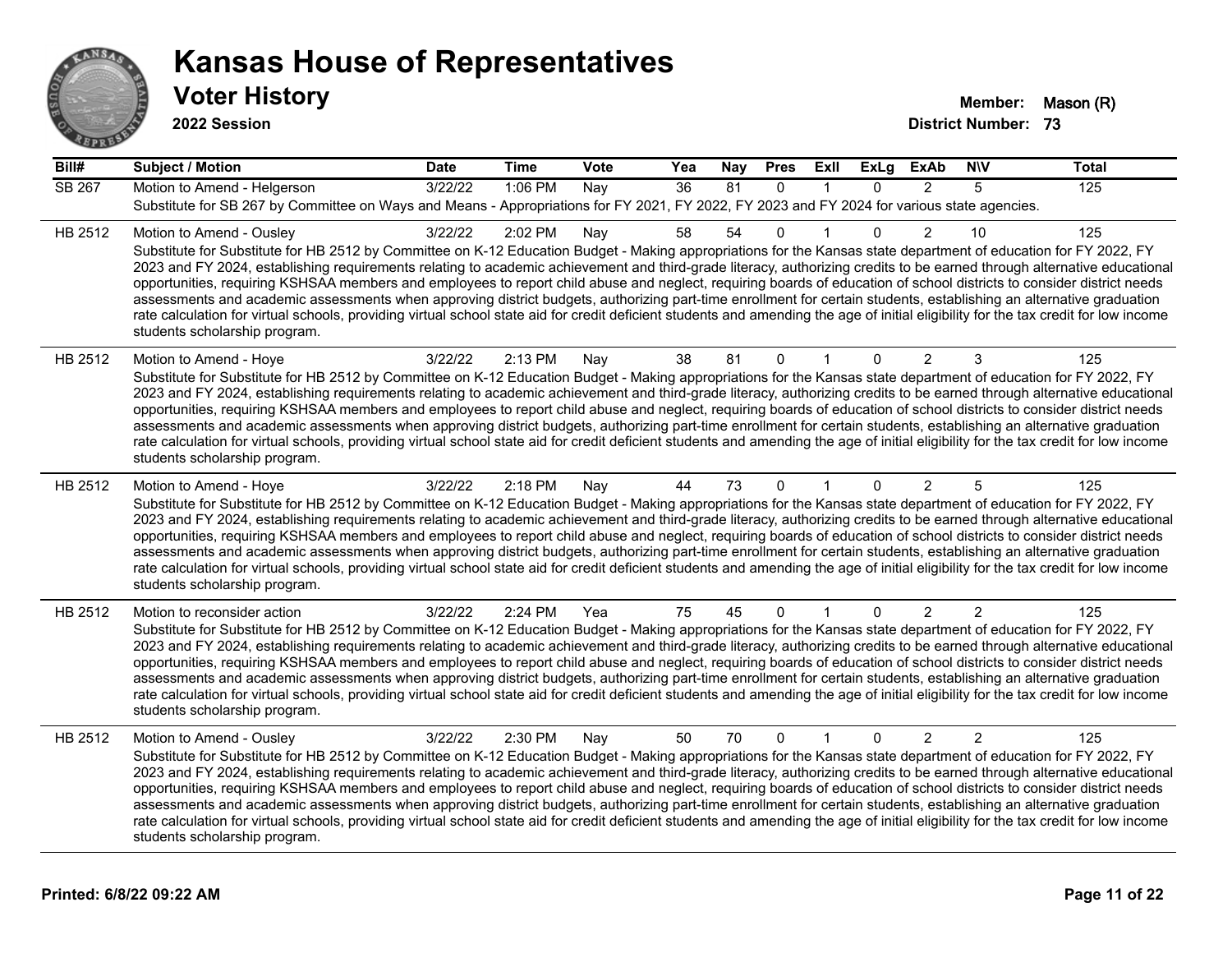

**2022 Session**

| Bill#          | <b>Subject / Motion</b>                                                                                                                                                                                                                                                                                                                                                                                                                                                                                                                                                                                                                                                                                                                                                                                                                                                                                                                               | <b>Date</b> | <b>Time</b> | Vote | Yea | Nay      | <b>Pres</b>  | Exll           | <b>ExLg</b>  | <b>ExAb</b>    | <b>NIV</b> | <b>Total</b> |
|----------------|-------------------------------------------------------------------------------------------------------------------------------------------------------------------------------------------------------------------------------------------------------------------------------------------------------------------------------------------------------------------------------------------------------------------------------------------------------------------------------------------------------------------------------------------------------------------------------------------------------------------------------------------------------------------------------------------------------------------------------------------------------------------------------------------------------------------------------------------------------------------------------------------------------------------------------------------------------|-------------|-------------|------|-----|----------|--------------|----------------|--------------|----------------|------------|--------------|
| <b>HB 2631</b> | Motion to Amend - Carmichael<br>Enacting the career technical education credential and transition incentive for employment success act to provide additional state aid for school districts based on<br>students obtaining a credential.                                                                                                                                                                                                                                                                                                                                                                                                                                                                                                                                                                                                                                                                                                              | 3/22/22     | 8:36 PM     | Nay  | 57  | 62       | $\mathbf{0}$ | $\mathbf 1$    | 0            | $\overline{2}$ | 3          | 125          |
| HB 2512        | Final Action Sub Bill Amended<br>Substitute for Substitute for HB 2512 by Committee on K-12 Education Budget - Making appropriations for the Kansas state department of education for FY 2022, FY<br>2023 and FY 2024, establishing requirements relating to academic achievement and third-grade literacy, authorizing credits to be earned through alternative educational<br>opportunities, requiring KSHSAA members and employees to report child abuse and neglect, requiring boards of education of school districts to consider district needs<br>assessments and academic assessments when approving district budgets, authorizing part-time enrollment for certain students, establishing an alternative graduation<br>rate calculation for virtual schools, providing virtual school state aid for credit deficient students and amending the age of initial eligibility for the tax credit for low income<br>students scholarship program. | 3/23/22     | 10:24 AM    | Yea  | 76  | 46       | $\Omega$     | 2              | $\Omega$     | 1              | 0          | 125          |
| HB 2609        | <b>Final Action</b><br>Allowing restricted driver's license holders to drive to and from worship services for any religious organizations at age 15.                                                                                                                                                                                                                                                                                                                                                                                                                                                                                                                                                                                                                                                                                                                                                                                                  | 3/23/22     | 10:25 AM    | Yea  | 95  | 27       | $\Omega$     | $\overline{2}$ | $\Omega$     | $\mathbf 1$    | $\Omega$   | 125          |
| HB 2615        | Final Action Sub Bill Amended<br>Substitute for HB 2615 by Committee on K-12 Education Budget - Allowing K-12 students to transfer to and attend school in any school district in the state.                                                                                                                                                                                                                                                                                                                                                                                                                                                                                                                                                                                                                                                                                                                                                          | 3/23/22     | 10:27 AM    | Yea  | 63  | 59       | $\Omega$     | $\overline{2}$ | $\Omega$     | $\mathbf{1}$   | $\Omega$   | 125          |
| HB 2631        | <b>Final Action Amended</b><br>Enacting the career technical education credential and transition incentive for employment success act to provide additional state aid for school districts based on<br>students obtaining a credential.                                                                                                                                                                                                                                                                                                                                                                                                                                                                                                                                                                                                                                                                                                               | 3/23/22     | 10:28 AM    | Yea  | 122 | 0        | 0            | 2              | 0            |                | $\Omega$   | 125          |
| HB 2717        | <b>Final Action Amended</b><br>Prohibiting any municipality from preventing the enforcement of federal immigration laws, requiring municipal law enforcement agencies to provide written notice to each<br>law enforcement officer of the officer's duty to cooperate with state and federal agencies in the enforcement of immigration laws and requiring any municipal<br>identification card to state on its face that it is not valid for state identification.                                                                                                                                                                                                                                                                                                                                                                                                                                                                                   | 3/23/22     | 10:30 AM    | Yea  | 84  | 38       | $\Omega$     | $\overline{2}$ | $\mathbf{0}$ | $\mathbf{1}$   | $\Omega$   | 125          |
| HB 2737        | <b>Final Action Sub Bill</b><br>Substitute for HB 2737 by Committee on Redistricting - Proposing state representative redistricting plan free state 3f.                                                                                                                                                                                                                                                                                                                                                                                                                                                                                                                                                                                                                                                                                                                                                                                               | 3/23/22     | 10:32 AM    | Nay  | 112 | 10       | $\Omega$     | $\overline{2}$ | $\mathbf{0}$ | $\mathbf{1}$   | $\Omega$   | 125          |
| SB 161         | <b>Final Action Amended</b><br>Providing for the use of personal package delivery devices on sidewalks and crosswalks, exempting such devices from motor vehicle regulation and limiting additional<br>municipal regulation.                                                                                                                                                                                                                                                                                                                                                                                                                                                                                                                                                                                                                                                                                                                          | 3/23/22     | 10:34 AM    | Nay  | 75  | 47       | $\Omega$     | 2              | $\Omega$     |                | 0          | 125          |
| SB 199         | <b>Final Action Amended</b><br>Providing for short-term, limited-duration health plans.                                                                                                                                                                                                                                                                                                                                                                                                                                                                                                                                                                                                                                                                                                                                                                                                                                                               | 3/23/22     | 10:35 AM    | Yea  | 73  | 49       | $\Omega$     | $\overline{2}$ | $\mathbf{0}$ | $\mathbf{1}$   | $\Omega$   | 125          |
| SB 267         | Final Action Sub Bill Amended<br>House Substitute for Substitute for SB 267 by Committee on Appropriations - Appropriations for FY 2022, FY 2023, FY 2024, and FY 2025 for various state agencies                                                                                                                                                                                                                                                                                                                                                                                                                                                                                                                                                                                                                                                                                                                                                     | 3/23/22     | 10:38 AM    | Yea  | 73  | 49       | $\mathbf{0}$ | 2              | $\mathbf{0}$ | $\mathbf{1}$   | $\Omega$   | 125          |
| SB 367         | <b>Final Action</b><br>Requiring officers to file copies of receipts with the court when property is seized under a search warrant and providing requirements and procedures for destruction or<br>disposition of dangerous drugs and return or disposition of weapons.                                                                                                                                                                                                                                                                                                                                                                                                                                                                                                                                                                                                                                                                               | 3/23/22     | 10:39 AM    | Yea  | 122 | $\Omega$ | $\Omega$     | $\overline{2}$ | $\Omega$     |                | $\Omega$   | 125          |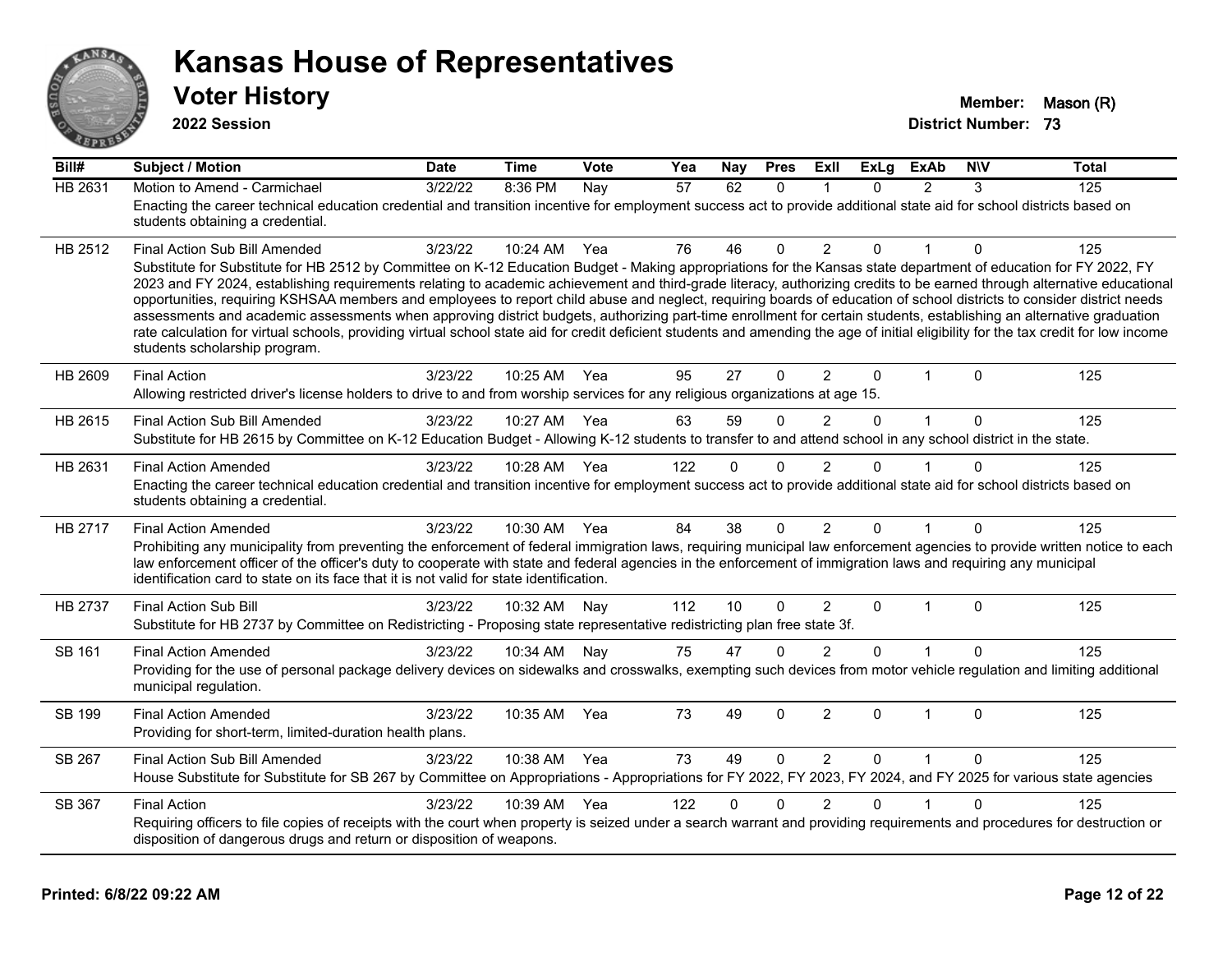

**2022 Session**

**Voter History Member:** Mason (R)

| Bill#         | <b>Subject / Motion</b>                                                                                                                                                                                                                                                                               | <b>Date</b> | <b>Time</b>  | <b>Vote</b> | Yea | Nay | <b>Pres</b> | ExIl           | <b>ExLg</b>  | <b>ExAb</b>    | <b>NIV</b>   | <b>Total</b> |
|---------------|-------------------------------------------------------------------------------------------------------------------------------------------------------------------------------------------------------------------------------------------------------------------------------------------------------|-------------|--------------|-------------|-----|-----|-------------|----------------|--------------|----------------|--------------|--------------|
| <b>SB 493</b> | <b>Final Action Amended</b>                                                                                                                                                                                                                                                                           | 3/23/22     | 10:40 AM     | Yea         | 74  | 48  | $\Omega$    | $\mathcal{P}$  | $\Omega$     |                | $\Omega$     | 125          |
|               | Prohibiting cities and counties from regulating plastic and other containers designed for the consumption, transportation or protection of merchandise, food or<br>beverages.                                                                                                                         |             |              |             |     |     |             |                |              |                |              |              |
| HB 2231       | Motion to Concur                                                                                                                                                                                                                                                                                      | 3/23/22     | 10:43 AM     | Yea         | 118 | 3   |             | $\overline{2}$ | 0            |                | $\mathbf 0$  | 125          |
|               | Amending the definition of the crime of conducting a pyramid promotional scheme, providing for an exemption and defining key terms.                                                                                                                                                                   |             |              |             |     |     |             |                |              |                |              |              |
| SB 506        | <b>Emergency Final Action</b>                                                                                                                                                                                                                                                                         | 3/23/22     | 12:48 PM Yea |             | 117 | 5   | $\Omega$    | 2              | $\Omega$     | $\mathbf 1$    | $\Omega$     | 125          |
|               | Providing for the north central Kansas down syndrome society distinctive license plate.                                                                                                                                                                                                               |             |              |             |     |     |             |                |              |                |              |              |
| SB 434        | <b>Emergency Final Action</b>                                                                                                                                                                                                                                                                         | 3/23/22     | 12:49 PM     | Yea         | 122 | 0   | $\mathbf 0$ | 2              | $\mathbf{0}$ | $\overline{1}$ | $\Omega$     | 125          |
|               | Creating exemptions in the open records act for records that contain captured license plate data or that pertain to the location of an automated license plate recognition<br>system.                                                                                                                 |             |              |             |     |     |             |                |              |                |              |              |
| HB 2340       | <b>Emergency Final Action Amended</b>                                                                                                                                                                                                                                                                 | 3/23/22     | 12:50 PM     | Nay         | 79  | 43  | $\Omega$    | $\overline{2}$ | $\mathbf{0}$ | $\mathbf{1}$   | $\mathbf{0}$ | 125          |
|               | Increasing the minimum age to 21 to purchase or possess cigarettes and tobacco products.                                                                                                                                                                                                              |             |              |             |     |     |             |                |              |                |              |              |
| HB 2492       | <b>Emergency Final Action Amended</b>                                                                                                                                                                                                                                                                 | 3/23/22     | 12:52 PM Yea |             | 116 | 6   | $\mathbf 0$ | $\overline{2}$ | $\Omega$     | $\mathbf 1$    | $\Omega$     | 125          |
|               | Submitting claims against the state by the joint committee on special claims against the state.                                                                                                                                                                                                       |             |              |             |     |     |             |                |              |                |              |              |
| <b>SB 12</b>  | <b>Emergency Final Action Amended</b>                                                                                                                                                                                                                                                                 | 3/23/22     | 12:53 PM     | Yea         | 117 | 5   | $\pmb{0}$   | $\overline{2}$ | 0            | $\mathbf{1}$   | $\mathbf 0$  | 125          |
|               | Requiring the Kansas department for children and families to implement performance-based contracts.                                                                                                                                                                                                   |             |              |             |     |     |             |                |              |                |              |              |
| HB 2502       | <b>Emergency Final Action Amended</b>                                                                                                                                                                                                                                                                 | 3/23/22     | 12:54 PM     | Nay         | 112 | 10  | $\Omega$    | $\overline{2}$ | 0            |                | $\Omega$     | 125          |
|               | Authorizing retail liquor stores to sell and deliver alcoholic liquor and cereal malt beverages to a caterer, public venue, club or drinking establishment located in any<br>county.                                                                                                                  |             |              |             |     |     |             |                |              |                |              |              |
| HB 2716       | <b>Emergency Final Action</b>                                                                                                                                                                                                                                                                         | 3/23/22     | 12:55 PM     | Yea         | 122 | 0   | $\mathbf 0$ | $\overline{2}$ | $\mathbf 0$  |                | $\Omega$     | 125          |
|               | Concerning the authorization of educational benefits for spouses and dependents of deceased, injured or disabled public safety officers and employees and certain                                                                                                                                     |             |              |             |     |     |             |                |              |                |              |              |
|               | deceased, injured or disabled military personnel and prisoners of war; definitions; increasing the limitation on reimbursements to Kansas educational institutions.                                                                                                                                   |             |              |             |     |     |             |                |              |                |              |              |
| HB 2495       | <b>Emergency Final Action Amended</b>                                                                                                                                                                                                                                                                 | 3/23/22     | 12:56 PM Yea |             | 107 | 13  | 2           | 2              | $\Omega$     |                | $\Omega$     | 125          |
|               | Prohibiting the disclosure of personal information about a person's affiliation with an entity that is exempt from federal income taxation under section 501(c) of the<br>federal internal revenue code.                                                                                              |             |              |             |     |     |             |                |              |                |              |              |
| SB 150        | <b>Emergency Final Action Amended</b>                                                                                                                                                                                                                                                                 | 3/23/22     | 12:59 PM Yea |             | 75  | 47  | $\mathbf 0$ | $\overline{2}$ | 0            |                | $\Omega$     | 125          |
|               | Defining and prohibiting certain deceptive lawsuit advertising practices and restricting the use or disclosure of protected health information to solicit individuals for legal<br>services.                                                                                                          |             |              |             |     |     |             |                |              |                |              |              |
| SB 450        | <b>Emergency Final Action</b>                                                                                                                                                                                                                                                                         | 3/23/22     | $1:00$ PM    | Yea         | 117 | 5   | $\Omega$    | $\overline{2}$ | $\Omega$     | 1              | $\Omega$     | 125          |
|               | Sub for SB 450 by Committee on Financial Institutions and Insurance: Eliminating the crediting to the Kansas public employees retirement fund of 80% of the proceeds                                                                                                                                  |             |              |             |     |     |             |                |              |                |              |              |
|               | from the sale of surplus real estate, authorizing state educational institutions to sell and convey real property given to such state educational institutions as an<br>endowment, bequest or gift and authorizing the state board of regents to adopt policies relating to such sale and conveyance. |             |              |             |     |     |             |                |              |                |              |              |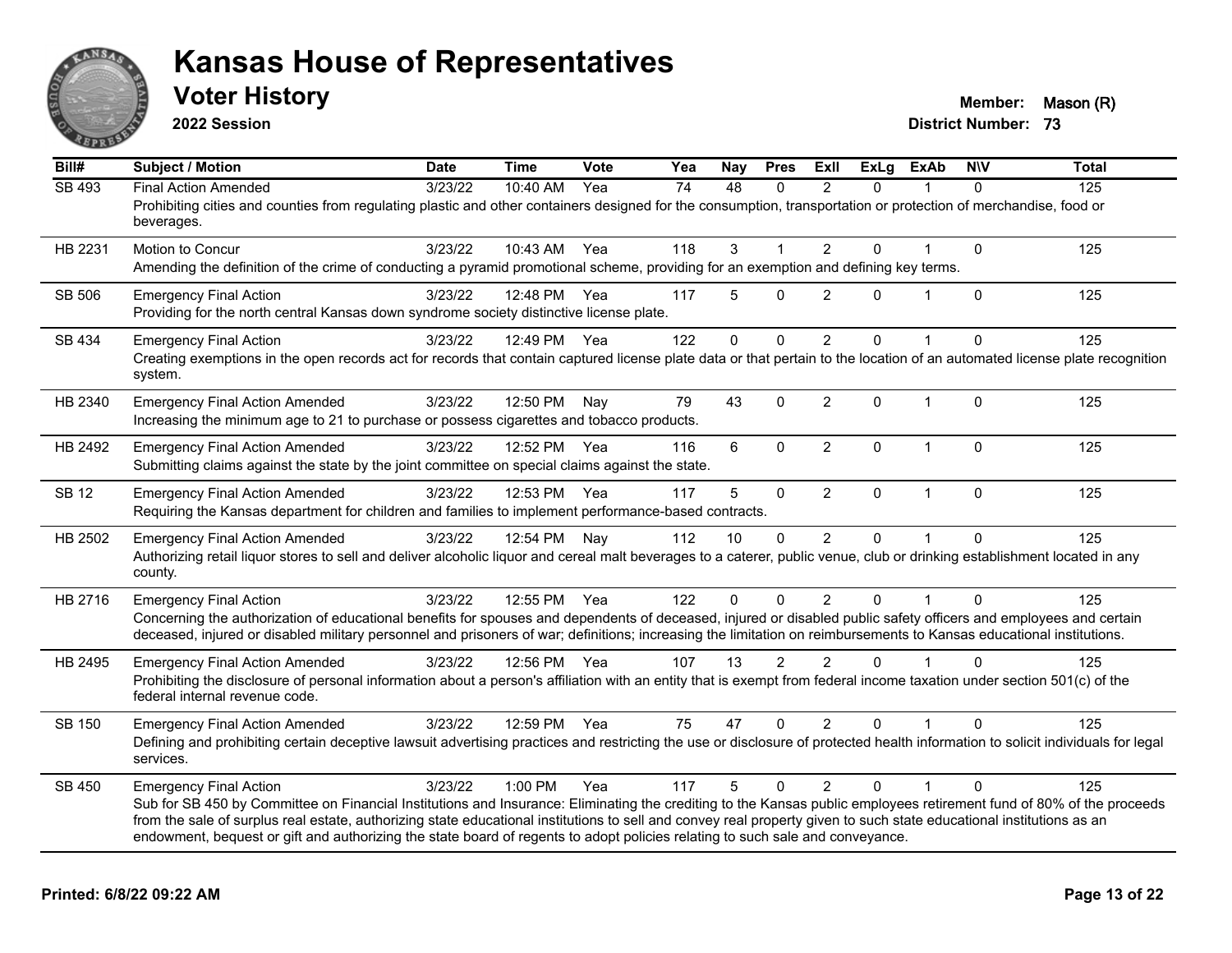

**2022 Session**

**Voter History Member:** Mason (R)

| $\overline{Bill#}$ | <b>Subject / Motion</b>                                                                                                                                                                                                                                                                                                                                 | <b>Date</b> | <b>Time</b> | Vote | Yea | Nay            | <b>Pres</b> | ExII           | <b>ExLg</b> | <b>ExAb</b>    | <b>NIV</b>     | <b>Total</b> |
|--------------------|---------------------------------------------------------------------------------------------------------------------------------------------------------------------------------------------------------------------------------------------------------------------------------------------------------------------------------------------------------|-------------|-------------|------|-----|----------------|-------------|----------------|-------------|----------------|----------------|--------------|
| HB 2504            | <b>Emergency Final Action Sub Bill</b><br>Substitute for HB 2504 by Committee on Transportation - Allowing the printing of the international symbol of access for disabled veteran distinctive license plates and<br>certain parking privileges for disabled veterans who meet certain physical disability definitions.                                 | 3/23/22     | 1:01 PM     | Yea  | 122 | $\Omega$       | $\Omega$    | 2              | 0           |                | $\Omega$       | 125          |
| SB 405             | <b>Emergency Final Action Amended</b><br>Authorizing the state historical society to convey certain real property to the Shawnee Tribe.                                                                                                                                                                                                                 | 3/23/22     | 1:02 PM     | Yea  | 122 | 0              | $\mathbf 0$ | $\overline{2}$ | $\Omega$    | $\mathbf{1}$   | $\Omega$       | 125          |
| HB 2697            | <b>Emergency Final Action Amended</b><br>Making changes to the process for evaluating and treating people who are undergoing evaluation for competency to stand trial and allowing such evaluation and<br>treatment at various facilities.                                                                                                              | 3/23/22     | 1:02 PM     | Yea  | 122 | 0              | $\mathbf 0$ | $\overline{2}$ | 0           | 1              | $\mathbf 0$    | 125          |
| HB 2596            | <b>Emergency Final Action Amended</b><br>Authorizing the board of education of a school district to contract with transportation network companies to provide certain transportation services.                                                                                                                                                          | 3/23/22     | 1:03 PM     | Yea  | 122 | $\Omega$       | $\Omega$    | $\overline{2}$ | $\Omega$    | 1              | $\Omega$       | 125          |
| SB 563             | <b>EFA Sub Bill Amended</b><br>Substitute for SB 563 by Committee on Redistricting - Proposing state senatorial redistricting plan liberty three.                                                                                                                                                                                                       | 3/23/22     | 1:36 PM     | Yea  | 112 | 9              | $\Omega$    | $\overline{2}$ | 0           | $\overline{2}$ | $\Omega$       | 125          |
| HB 2458            | Motion to Concur<br>Senate Substitute for HB 2458 by Committee on Transportation - Limiting the liability of optometrists and ophthalmologists who report information to the division of<br>vehicles relating to a person's vision.                                                                                                                     | 3/29/22     | 10:43 AM    | ExAb | 121 | $\Omega$       | $\Omega$    | 2              | $\Omega$    | $\overline{2}$ | $\Omega$       | 125          |
| HB 2228            | Motion to Concur<br>Requiring law enforcement agencies to adopt a policy regarding submission of sexual assault evidence kits and allowing evidence collection at child advocacy centers<br>or other facilities.                                                                                                                                        | 3/29/22     | 10:46 AM    | ExAb | 121 | $\Omega$       | $\Omega$    | 2              | $\Omega$    | $\overline{2}$ | $\Omega$       | 125          |
| HB 2075            | Mot to Concur in Conference<br>Allowing venue for an adoption when the state is the agency to be where the state agency or its subcontracting agency has an office.                                                                                                                                                                                     | 3/29/22     | 10:49 AM    | ExAb | 121 | $\Omega$       | $\Omega$    | 2              | 0           | $\overline{2}$ | $\Omega$       | 125          |
| HB 2537            | Mot to Concur in Conference<br>Requiring the insurance department to hold a hearing in cases involving an order under the Kansas administrative procedure act.                                                                                                                                                                                          | 3/29/22     | 10:51 AM    | ExAb | 121 | $\Omega$       | $\Omega$    | $\mathfrak{p}$ | 0           | $\overline{2}$ | $\Omega$       | 125          |
| HB 2605            | Motion to Concur<br>Increasing the rural population requirement maximum for the veterinary training program for rural Kansas and creating a food animal percentage requirement that may<br>be fulfilled in lieu thereof.                                                                                                                                | 3/29/22     | 10:54 AM    | ExAb | 119 | $\overline{2}$ | $\Omega$    | $\overline{2}$ | 0           | $\overline{2}$ | $\Omega$       | 125          |
| HB 2607            | Mot to Concur in Conference<br>Clarifying the time limitations for habeas corpus claims, requiring earlier notice of anticipated release from custody of a person who may be a sexually violent predator to<br>the attorney general and a multidisciplinary team and specifying where such person will be detained during civil commitment proceedings. | 3/30/22     | 11:33 AM    | Yea  | 123 | $\mathbf{0}$   | $\mathbf 0$ |                | 0           | $\mathbf 0$    |                | 125          |
| HB 2564            | Mot to Concur in Conference<br>Updating the version of risk-based capital instructions in effect.                                                                                                                                                                                                                                                       | 3/30/22     | 11:35 AM    | Yea  | 123 | $\Omega$       | $\Omega$    | 1              | $\Omega$    | $\Omega$       | $\overline{1}$ | 125          |
| HB 2386            | Motion to Concur<br>Establishing requirements for the payment and reimbursement of dental services by a dental benefit plan.                                                                                                                                                                                                                            | 3/30/22     | 11:38 AM    | Yea  | 120 | 3              | $\Omega$    | $\mathbf 1$    | 0           | 0              | $\mathbf 1$    | 125          |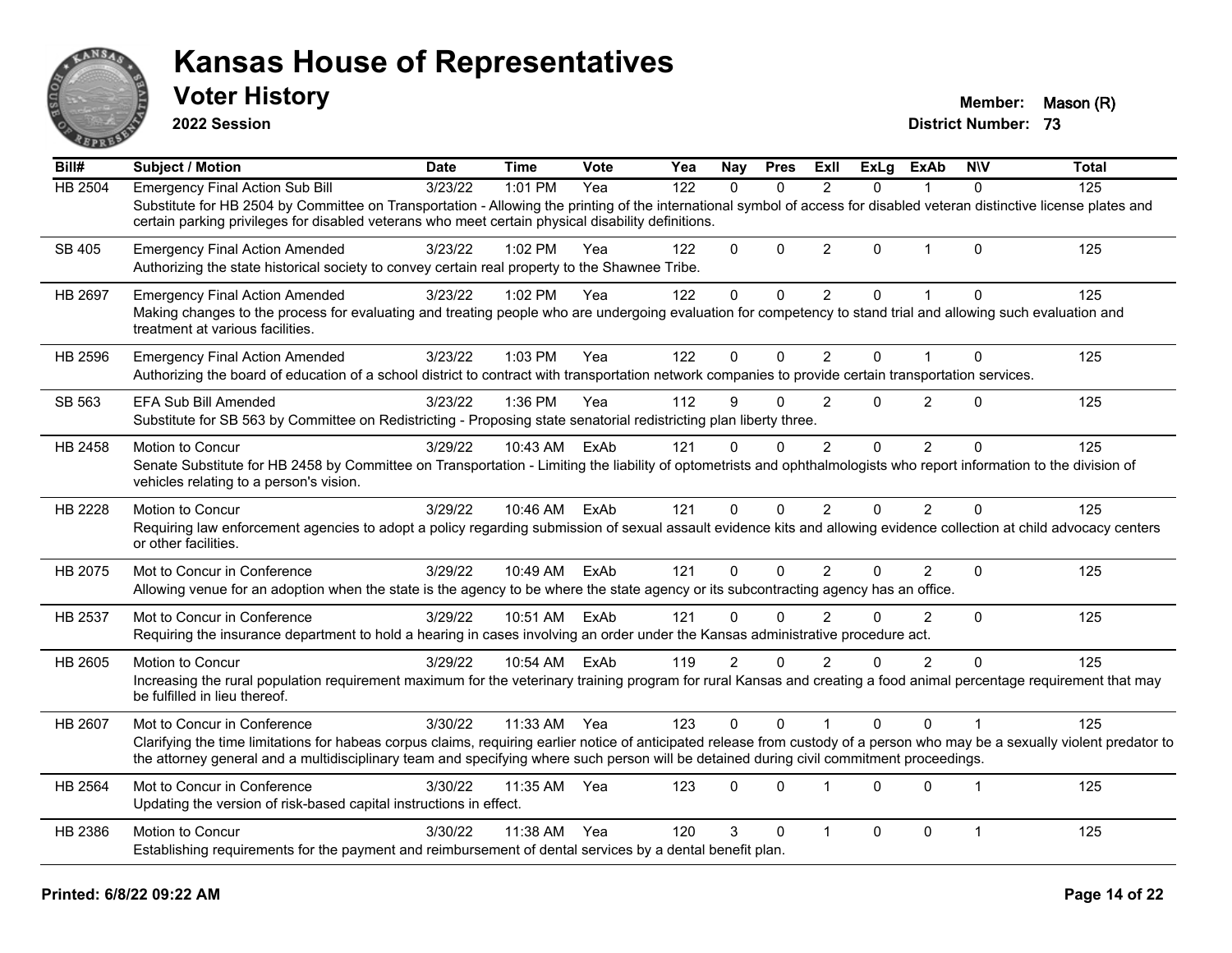

**2022 Session**

**Voter History Member:** Mason (R)

| Bill#   | <b>Subject / Motion</b>                                                                                                                                                                                                                                                                                                                                                                                                                                                                                                                                                                                                 | Date    | <b>Time</b> | Vote | Yea | Nay          | <b>Pres</b>  | ExII           | <b>ExLg</b>    | <b>ExAb</b>    | <b>NIV</b>   | <b>Total</b> |
|---------|-------------------------------------------------------------------------------------------------------------------------------------------------------------------------------------------------------------------------------------------------------------------------------------------------------------------------------------------------------------------------------------------------------------------------------------------------------------------------------------------------------------------------------------------------------------------------------------------------------------------------|---------|-------------|------|-----|--------------|--------------|----------------|----------------|----------------|--------------|--------------|
| SB 62   | Motion to adopt CCR<br>Amending the standards for school-administered vision screenings for students, establishing the Kansas children's vision health and school readiness commission and<br>relating to the powers and duties of the Kansas commission for the deaf and hard of hearing with regard to registration of interpreters, communication access services<br>guidelines and adoption of rules and regulations.                                                                                                                                                                                               | 3/30/22 | 11:40 AM    | Yea  | 121 | 3            | $\Omega$     |                | $\Omega$       | $\Omega$       | $\Omega$     | 125          |
| SB 84   | EFA Sub Bill Amended<br>House Substitute for Substitute for SB 84 by Committee on Federal and State Affairs - Authorizing sports wagering under the Kansas expanded lottery act.                                                                                                                                                                                                                                                                                                                                                                                                                                        | 3/30/22 | 12:45 PM    | Nay  | 88  | 36           | 0            |                | $\Omega$       | $\Omega$       | 0            | 125          |
| SB 563  | Motion to adopt CCR<br>Substitute for SB 563 by Committee on Redistricting - Proposing state senatorial redistricting plan liberty three.                                                                                                                                                                                                                                                                                                                                                                                                                                                                               | 3/30/22 | 5:56 PM     | Yea  | 83  | 40           | $\Omega$     |                | U              |                | 0            | 125          |
| HB 2476 | Motion to adopt CCR<br>Providing for the silver star medal, bronze star medal, city of Hutchinson and daughters of the American revolution distinctive license plates and four distinctive license<br>plates for the Kansas department of wildlife and parks; authorizing the printing of the international symbol of access for disabled veteran distinctive license plates and<br>parking privileges for certain physically disabled veterans; allowing veteran distinctive license plate applicants to provide a DD214 form, DD form 2 (Retired) or a Kansas<br>veteran driver's license as proof of veteran status. | 3/31/22 | 10:57 AM    | Yea  | 115 | 5            | 0            | $\overline{c}$ | $\overline{2}$ |                | 0            | 125          |
| HB 2478 | Motion to adopt CCR<br>Designating a portion of United States highway 166 as the SGT Evan S Parker memorial highway, a portion of U.S. highway 56 as the PFC Shane Austin memorial<br>highway, a portion of United States highway 69 as the Senator Tom R Van Sickle memorial highway, a certain bridge on K-126 as the Dennis Crain memorial bridge, a<br>portion of United States highway 69 as the AMM2c Walter Scott Brown memorial highway and bridges on K-66 highway as veterans memorial bridge.                                                                                                                | 3/31/22 | 10:59 AM    | Yea  | 120 | $\mathbf{0}$ | $\Omega$     | 2              | $\mathcal{P}$  | $\overline{1}$ | $\Omega$     | 125          |
| HB 2595 | Motion to adopt CCR<br>Making certain antique vehicle titling procedures applicable to vehicles having a model year 60 years old or older.                                                                                                                                                                                                                                                                                                                                                                                                                                                                              | 3/31/22 | 11:00 AM    | Yea  | 119 |              | U            | $\mathfrak{p}$ | $\overline{2}$ |                | 0            | 125          |
| HB 2448 | Motion to adopt CCR<br>Senate Substitute for HB 2448 by Committee on Public Health and Welfare - Requiring able-bodied adults without dependents to complete an employment and training<br>program in order to receive food assistance.                                                                                                                                                                                                                                                                                                                                                                                 | 3/31/22 | 2:55 PM     | Yea  | 70  | 46           | $\Omega$     | 5              | $\Omega$       | 2              | 2            | 125          |
| SB 446  | Motion to adopt CCR<br>Allowing restricted driver's license holders beginning at age 15 to drive to and from religious activities held by any religious organization and providing for the electronic<br>renewal of nondriver's identification card.                                                                                                                                                                                                                                                                                                                                                                    | 3/31/22 | 3:01 PM     | Yea  | 87  | 30           | $\Omega$     | 5              | $\Omega$       | $\overline{2}$ |              | 125          |
| SB 215  | Motion to adopt CCR<br>Transferring the authority for postsecondary driver's education programs and driver training schools to the department of revenue and authorizing the board of education<br>of a school district to contract with transportation network companies to provide certain transportation services.                                                                                                                                                                                                                                                                                                   | 3/31/22 | 3:04 PM     | Yea  | 117 | $\mathbf{0}$ | $\mathbf{0}$ | 5              | $\Omega$       | 2              | $\mathbf{1}$ | 125          |
| HB 2005 | Motion to adopt CCR<br>Excluding hot water supply boilers that have a nominal water capacity not exceeding 120 gallons from the provisions of the boiler safety act; creating the elevator safety<br>act to require safety standards, permit requirements, and insurance coverage for elevator contractors; requiring inspections of elevators and licensure for persons<br>installing, repairing and inspecting elevators; creating an elevator safety advisory board; establishing duties for the state fire marshal.                                                                                                 | 3/31/22 | 3:11 PM     | Nay  | 73  | 45           | 0            | 5              | $\Omega$       | $\mathcal{P}$  | $\Omega$     | 125          |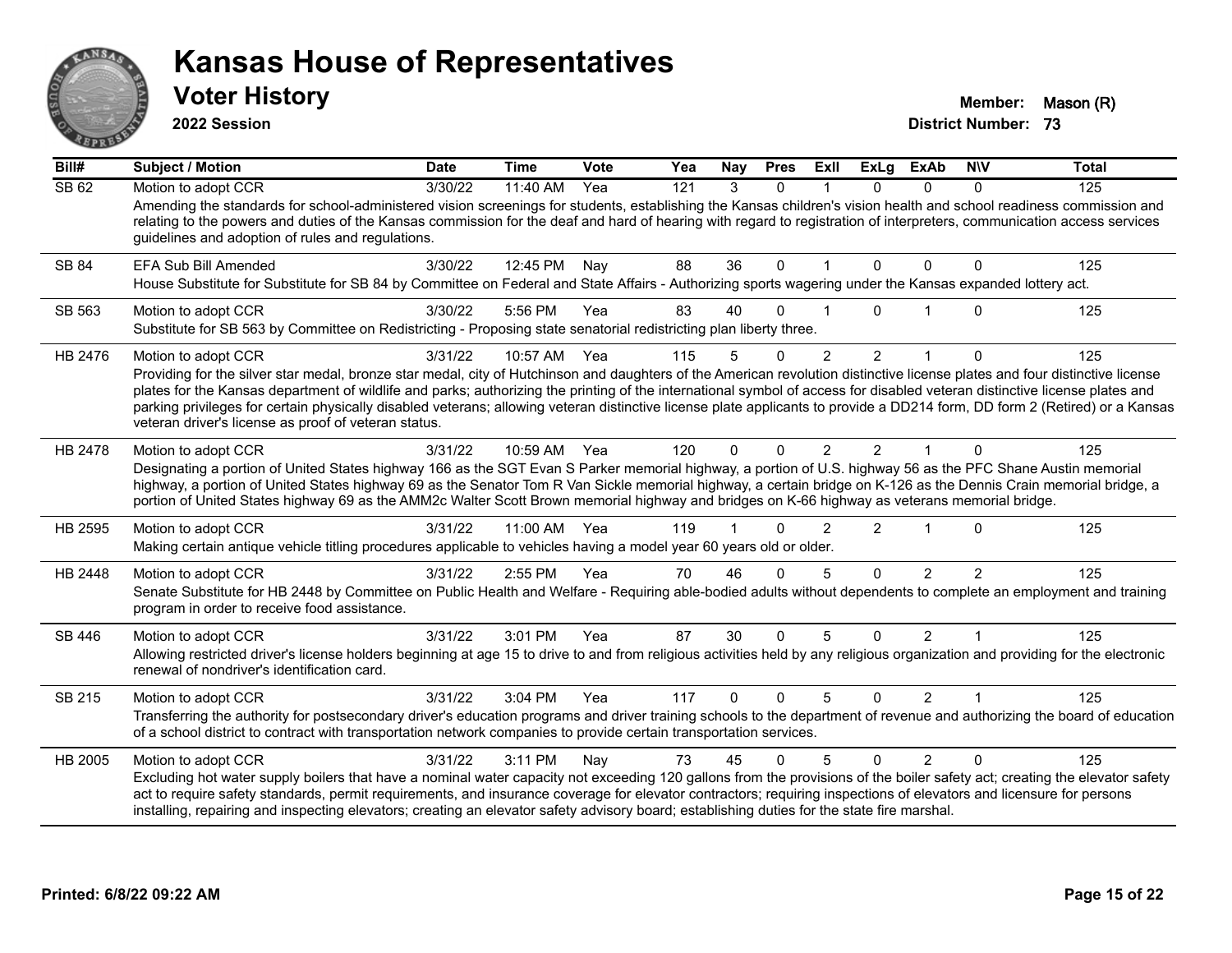

| $\overline{Bill#}$ | <b>Subject / Motion</b>                                                                                                                                                                                                                                                                                                                                                                                                                                                                                                                                                                                                                                                                                                                                                                                                                                                                                                                                                                                                                                                                                                                          | <b>Date</b> | <b>Time</b>  | Vote | Yea | Nay             | <b>Pres</b>  | ExII | <b>ExLg</b> | <b>ExAb</b>    | <b>NIV</b> | <b>Total</b> |
|--------------------|--------------------------------------------------------------------------------------------------------------------------------------------------------------------------------------------------------------------------------------------------------------------------------------------------------------------------------------------------------------------------------------------------------------------------------------------------------------------------------------------------------------------------------------------------------------------------------------------------------------------------------------------------------------------------------------------------------------------------------------------------------------------------------------------------------------------------------------------------------------------------------------------------------------------------------------------------------------------------------------------------------------------------------------------------------------------------------------------------------------------------------------------------|-------------|--------------|------|-----|-----------------|--------------|------|-------------|----------------|------------|--------------|
| $\overline{SB2}$   | Motion to adopt CCR<br>Allowing consumption of beer, wine or other alcoholic liquor on the Kansas state fairgrounds; increasing the number of temporary permits an applicant may receive from<br>four to 12 permits per year; limiting what cities, counties or townships may charge for a temporary permit to not more than \$25 per day; crediting a portion of moneys<br>collected from the liquor drink tax and the liquor enforcement tax to the state fair capital improvements fund; requiring that licensed farm wineries be issued a cereal<br>malt beverage retailer license if the statutory requirements for such retailer license are satisfied; authorizing retail liquor stores to sell and deliver alcoholic liquor and<br>cereal malt beverages to a caterer, public venue, club or drinking establishment located in any adjacent county any county with a comer located within two miles<br>measured along the adjacent county boundary; Increasing the percentage of alcohol by volume allowed to not more than 16% for domestic table wine and the domestic<br>fortified wine threshold to more than 16% alcohol by volume. | 3/31/22     | 4:51 PM      | Nay  | 86  | $\overline{31}$ | $\mathbf{0}$ | 5    | $\Omega$    | 3              | 0          | 125          |
| HB 2087            | Motion to adopt CCR<br>Limiting the review of certain rules and regulations by the director of the budget and requiring review of rules and regulations every five years.                                                                                                                                                                                                                                                                                                                                                                                                                                                                                                                                                                                                                                                                                                                                                                                                                                                                                                                                                                        | 3/31/22     | 4:54 PM      | Yea  | 105 | 12              | $\Omega$     | 5    | $\Omega$    | 3              | $\Omega$   | 125          |
| HB 2559            | Motion to adopt CCR                                                                                                                                                                                                                                                                                                                                                                                                                                                                                                                                                                                                                                                                                                                                                                                                                                                                                                                                                                                                                                                                                                                              | 3/31/22     | 4:58 PM      | Nay  | 102 | 15              | 0            | 5    | $\Omega$    | 3              | 0          | 125          |
| HB 2489            | Mot to Concur in Conference<br>Amending provisions of the technology-enabled fiduciary financial institutions act relating to out-of-state financial institutions, banks and trust companies conducting<br>fidfin transactions, fees and assessments, examinations, disclosures to consumers and requiring such institutions to be mandatory reporters for purposes of elder<br>abuse.                                                                                                                                                                                                                                                                                                                                                                                                                                                                                                                                                                                                                                                                                                                                                           | 3/31/22     | 5:01 PM      | Yea  | 117 | $\Omega$        | $\Omega$     | 5    | $\Omega$    | 3              | $\Omega$   | 125          |
| SB 91              | Motion to adopt CCR<br>House Substitute for SB 91 by Committee on Commerce, Labor and Economic Development - Providing liability protection for businesses, municipalities and<br>educational institutions that participate in high school work-based learning programs and providing that schools are responsible for injuries to students participating in<br>such programs                                                                                                                                                                                                                                                                                                                                                                                                                                                                                                                                                                                                                                                                                                                                                                    | 3/31/22     | 9:05 PM      | Yea  | 116 | $\Omega$        | $\Omega$     | 5    | $\Omega$    | 4              | $\Omega$   | 125          |
| SB 421             | Motion to adopt CCR<br>Transferring \$1,000,000,000 from the state general fund to the Kansas public employees retirement fund during fiscal year 2022 and eliminating certain level-dollar<br>KPERS employer contribution payments.                                                                                                                                                                                                                                                                                                                                                                                                                                                                                                                                                                                                                                                                                                                                                                                                                                                                                                             | 3/31/22     | 9:10 PM      | Yea  | 106 | 10              | $\Omega$     |      | $\Omega$    | 4              | $\Omega$   | 125          |
| <b>SB 408</b>      | Motion to adopt CCR<br>Increasing the criminal penalties for multiple thefts of mail; specifying that the crime of burglary includes, without authority, entering into or remaining within any locked<br>or secured portion of any dwelling, building or other structure, with intent to commit another crime therein; providing guidance to determine how offenders under the<br>supervision of two or more supervision agencies can have supervision consolidated into one agency; requiring an offender who raises error in such offender's criminal<br>history calculation for the first time on appeal to show prejudicial error and authorizing the court to correct an illegal sentence while a direct appeal is pending; and<br>transferring the responsibility to certify drug abuse treatment providers that participate in the certified drug abuse treatment program from the department of corrections<br>to the Kansas sentencing commission.                                                                                                                                                                                      | 3/31/22     | 9:15 PM      | Yea  | 114 | $\overline{2}$  | $\mathbf{0}$ | 5    | $\Omega$    | $\overline{4}$ | $\Omega$   | 125          |
| SB 366             | Motion to adopt CCR<br>Specifying that the crime of burglary includes, without authority, entering into or remaining within any locked or secured portion of any dwelling, building or other<br>structure, with intent to commit another crime therein.                                                                                                                                                                                                                                                                                                                                                                                                                                                                                                                                                                                                                                                                                                                                                                                                                                                                                          | 3/31/22     | 9:20 PM      | Yea  | 116 | $\Omega$        | $\Omega$     | 5    | $\Omega$    | Λ              | 0          | 125          |
| HB 2456            | Motion to adopt CCR<br>Establishing the Kansas kids lifetime combination hunting and fishing license.                                                                                                                                                                                                                                                                                                                                                                                                                                                                                                                                                                                                                                                                                                                                                                                                                                                                                                                                                                                                                                            | 3/31/22     | 11:22 PM Yea |      | 93  | 20              | $\Omega$     | 5    | $\Omega$    | $\overline{7}$ | $\Omega$   | 125          |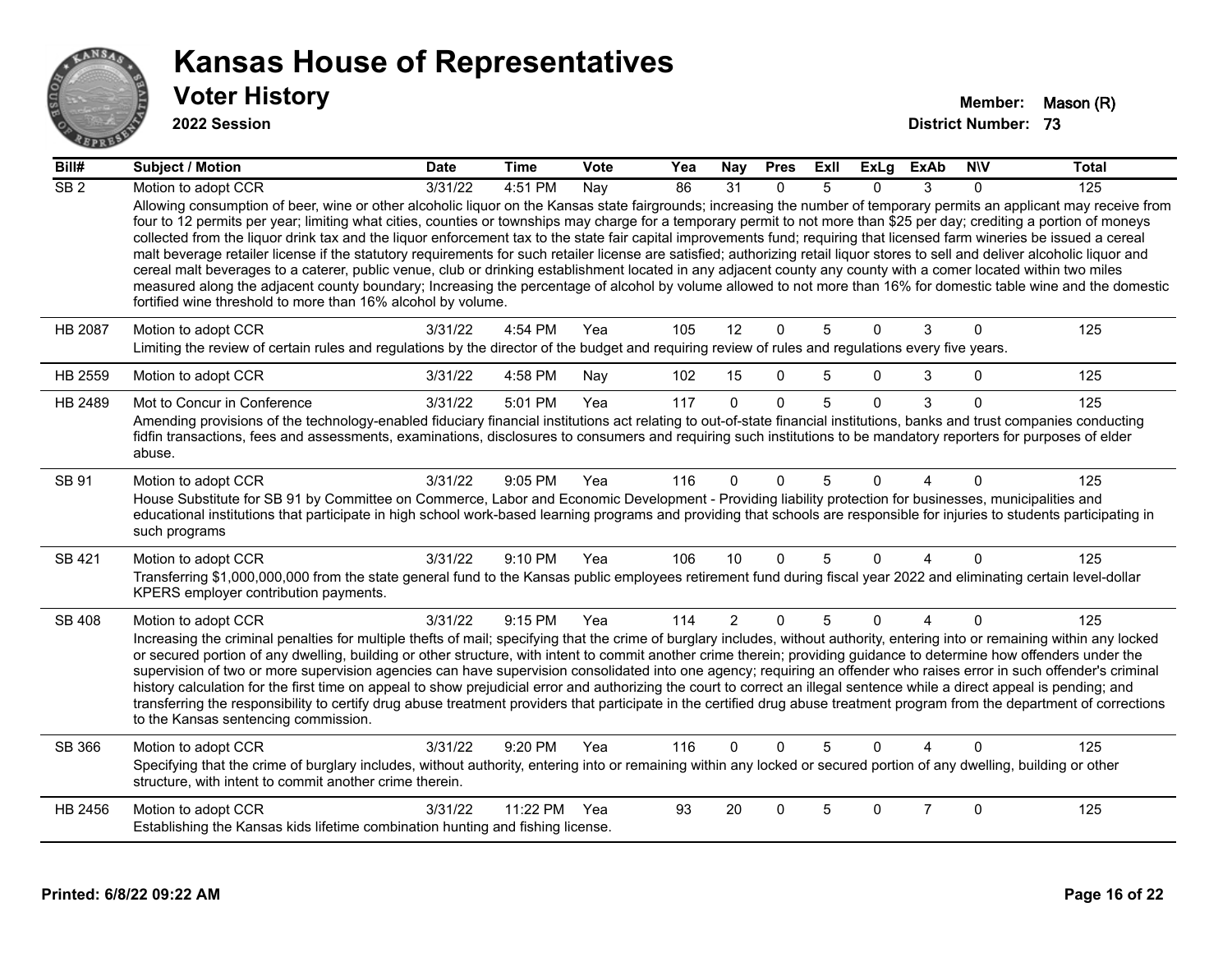

**2022 Session**

**Voter History Member:** Mason (R)

| Bill#          | Subject / Motion                                                                                                                                                                                                                                                                                                                                                                                                                                                                                                                                                                                                        | <b>Date</b> | <b>Time</b> | Vote | Yea | Nay            | <b>Pres</b> | ExII           | <b>ExLg</b> | <b>ExAb</b>    | <b>NIV</b>     | <b>Total</b> |
|----------------|-------------------------------------------------------------------------------------------------------------------------------------------------------------------------------------------------------------------------------------------------------------------------------------------------------------------------------------------------------------------------------------------------------------------------------------------------------------------------------------------------------------------------------------------------------------------------------------------------------------------------|-------------|-------------|------|-----|----------------|-------------|----------------|-------------|----------------|----------------|--------------|
| <b>HB 2703</b> | Motion to adopt CCR                                                                                                                                                                                                                                                                                                                                                                                                                                                                                                                                                                                                     | 3/31/22     | 11:25 PM    | Yea  | 110 | 3              | $\Omega$    | 5              | $\Omega$    |                | $\Omega$       | 125          |
|                | Changing law relating to employment including employment security law provisions regarding the employment security fund status and employer contribution rates and<br>the definition of employment to conform with federal law, making revisions to the department of labor's my reemployment plan program and enacting the Kansas<br>targeted employment act to facilitate employment of persons with developmental disabilities through a tax credit incentive for employers.                                                                                                                                         |             |             |      |     |                |             |                |             |                |                |              |
| 0              | Motion to Adjourn - Helgerson                                                                                                                                                                                                                                                                                                                                                                                                                                                                                                                                                                                           | 3/31/22     | 11:32 PM    | Nay  | 29  | 77             | 0           | 5              | 0           |                |                | 125          |
| SB 200         | Motion to adopt CCR                                                                                                                                                                                                                                                                                                                                                                                                                                                                                                                                                                                                     | 4/1/22      | 11:16 AM    | Yea  | 112 | $\overline{2}$ | $\Omega$    | $\overline{7}$ | $\Omega$    | $\overline{2}$ | $\overline{2}$ | 125          |
|                | Expanding the pharmacist scope of practice to include initiation of therapy for certain conditions, updating provisions of the prescription monitoring program act relating<br>to program data, storage and access and increasing the membership of the advisory committee.                                                                                                                                                                                                                                                                                                                                             |             |             |      |     |                |             |                |             |                |                |              |
| SB 343         | Motion to adopt CCR                                                                                                                                                                                                                                                                                                                                                                                                                                                                                                                                                                                                     | 4/1/22      | $11:19$ AM  | Yea  | 115 | $\Omega$       | $\Omega$    | $\overline{7}$ | $\Omega$    | $\overline{2}$ |                | 125          |
|                | Providing considerations for in family law, adoption, foster care, guardianship and child in need of care proceedings for parents or prospective parents who are blind and<br>updating the term "hearing impaired" to "hard of hearing" in statutes related to persons with hearing loss.                                                                                                                                                                                                                                                                                                                               |             |             |      |     |                |             |                |             |                |                |              |
| SB 453         | Motion to adopt CCR                                                                                                                                                                                                                                                                                                                                                                                                                                                                                                                                                                                                     | 4/1/22      | $11:22$ AM  | Yea  | 116 | 0              | $\Omega$    | 7              | 0           | 2              | ∩              | 125          |
|                | Requiring unlicensed employees in adult care homes to complete certain training requirements, reinstating the social worker applicant option for board-approved                                                                                                                                                                                                                                                                                                                                                                                                                                                         |             |             |      |     |                |             |                |             |                |                |              |
|                | postgraduate supervised experience, allowing master's and clinical level licensees to take the baccalaureate addiction counselor test and requiring the behavioral<br>sciences regulatory board to accept a master of social work degree from Fort Hays state university as from an accredited college or university.                                                                                                                                                                                                                                                                                                   |             |             |      |     |                |             |                |             |                |                |              |
| SB 286         | Motion to Adopt CCR                                                                                                                                                                                                                                                                                                                                                                                                                                                                                                                                                                                                     | 4/1/22      | 12:44 PM    | Yea  | 64  | 51             |             |                |             | 2              |                | 125          |
|                | House Substitute for Substitute for SB 286 by Committee on Judiciary - Continuing the governmental response to the COVID-19 pandemic in Kansas by extending the<br>expanded use of telemedicine, the suspension of certain requirements related to medical care facilities and immunity from civil liability for certain healthcare providers,<br>certain persons conducting business in this state and covered facilities for COVID-19 claims until January 20, 2023, creating the crime of interference with the conduct<br>of a hospital and increasing the criminal penalties for battery of a healthcare provider. |             |             |      |     |                |             |                |             |                |                |              |
| SB 267         | Motion to adopt CCR                                                                                                                                                                                                                                                                                                                                                                                                                                                                                                                                                                                                     | 4/1/22      | 4:05 PM     | Yea  | 104 | 12             | $\Omega$    | $\overline{7}$ | $\Omega$    | $\overline{2}$ | $\Omega$       | 125          |
|                | House Substitute for Substitute for SB 267 by Committee on Appropriations - Appropriations for FY 2022, FY 2023, FY 2024, FY 2025, FY26 and FY27 for various state<br>agencies.                                                                                                                                                                                                                                                                                                                                                                                                                                         |             |             |      |     |                |             |                |             |                |                |              |
| HB 2279        | Mot to Concur in Conference                                                                                                                                                                                                                                                                                                                                                                                                                                                                                                                                                                                             | 4/1/22      | 5:21 PM     | Yea  | 80  | 34             | $\Omega$    |                | n.          |                |                | 125          |
|                | Senate substitute for HB 2279 by committee on public health and welfare - Amending the advanced practice registered nurse authorized scope of practice to permit the<br>prescribing of drugs without a supervising physician.                                                                                                                                                                                                                                                                                                                                                                                           |             |             |      |     |                |             |                |             |                |                |              |
| HB 2109        | Motion to adopt CCR                                                                                                                                                                                                                                                                                                                                                                                                                                                                                                                                                                                                     | 4/1/22      | 6:18 PM     | Yea  | 92  | 20             |             |                | n           | 5              | ∩              | 125          |
|                | Prohibiting the disclosure of personal information about a person's affiliation with an entity that is exempt from federal income taxation under section 501(c) of the<br>federal internal revenue code and continuing in existence certain exceptions to the disclosure of public records under the open records act.                                                                                                                                                                                                                                                                                                  |             |             |      |     |                |             |                |             |                |                |              |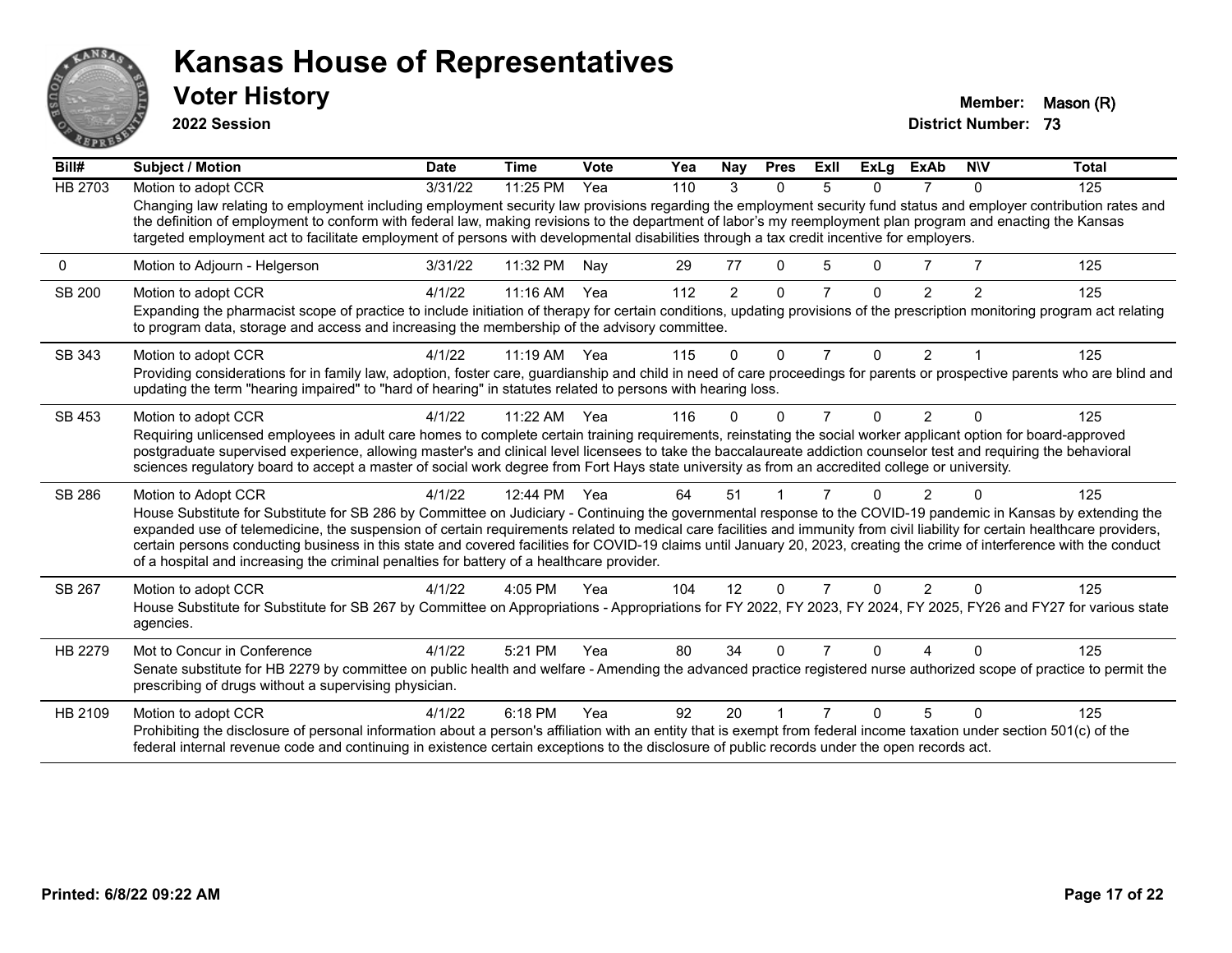

| Bill#   | <b>Subject / Motion</b>                                                                                                                                                                                                                                                                                                                                                                                                                                                                                                                                                                                                                                                                                                                                                                                                                                                                                                                                                                                                                                                                                                                                                                               | <b>Date</b> | Time    | Vote | Yea | Nay      | <b>Pres</b>  | Exll | ExLg     | <b>ExAb</b> | <b>NIV</b> | <b>Total</b> |
|---------|-------------------------------------------------------------------------------------------------------------------------------------------------------------------------------------------------------------------------------------------------------------------------------------------------------------------------------------------------------------------------------------------------------------------------------------------------------------------------------------------------------------------------------------------------------------------------------------------------------------------------------------------------------------------------------------------------------------------------------------------------------------------------------------------------------------------------------------------------------------------------------------------------------------------------------------------------------------------------------------------------------------------------------------------------------------------------------------------------------------------------------------------------------------------------------------------------------|-------------|---------|------|-----|----------|--------------|------|----------|-------------|------------|--------------|
| HB 2299 | Motion to adopt CCR<br>Requiring retention of fingerprints by the Kansas bureau of investigation for participation in the federal rap back program; imposing restrictions on surveillance by certain<br>employees of the Kansas department of wildlife and parks on private property; expanding the jurisdiction and powers of law enforcement officers to include situations<br>when an activity is observed leading the officer to reasonably suspect a person is committing, has committed or is about to commit a crime and reasonably believe that<br>a person is in imminent danger of death or bodily injury without immediate action; allowing a search warrant to be executed within 240 hours from the time of issuance;<br>and directing the Kansas department for children and families to share certain information with investigating law enforcement agencies.                                                                                                                                                                                                                                                                                                                         | 4/1/22      | 6:23 PM | Yea  | 110 | 3        | $\mathbf{0}$ |      | $\Omega$ | 5           | 0          | 125          |
| HB 2508 | Motion to adopt CCR<br>Modifying the definition of possession in the Kansas criminal code, modifying the elements of and making changes to the criminal penalties of abuse of a child, requiring<br>a forfeiture of an appearance bond to be set aside in certain circumstances, permitting testimony to be presented using a two-way electronic audio-video communication<br>device during a preliminary hearing, making changes to the process for evaluating and treating people who are undergoing evaluation for competency to stand trial and<br>allowing mobile competency evaluations.                                                                                                                                                                                                                                                                                                                                                                                                                                                                                                                                                                                                        | 4/1/22      | 6:28 PM | Yea  | 113 |          |              |      |          | 5           |            | 125          |
| HB 2377 | Motion to adopt CCR<br>Revising laws relating to operating an aircraft under the influence, including prescribing criminal and administrative penalties and providing for testing of blood, breath,<br>urine or other bodily substances, and preliminary screening tests of breath or oral fluid; authorizing reinstatement of a driver's license for certain persons with an ignition<br>interlock device restriction; requiring persons with an ignition interlock device restriction to complete the ignition interlock device program before driving privileges are<br>fully reinstated; providing for reduced ignition interlock device program costs for certain persons; providing that the highway patrol has oversight of state certification of<br>ignition interlock manufacturers and their service providers; modifying the criminal penalties for driving a commercial motor vehicle under the influence and driving under<br>the influence; increasing the period of disqualification for certain offenses committed by a person with commercial driving privileges; and prohibiting prosecuting<br>attorneys from concealing certain traffic violations from the CDLIS driver report. | 4/1/22      | 6:34 PM | Yea  | 101 | 12       | $\Omega$     |      | $\Omega$ | 5           | 0          | 125          |
| HB 2361 | Motion to adopt CCR<br>Senate Substitute for HB 2361 by Committee on Judiciary - Removing the requirement that all district court judges in Douglas county serve on the board of trustees of<br>the law library, authorizing the supreme court to adopt rules establishing specialty court programs, creating the specialty court funding advisory committee and the<br>specialty court resources fund, authorizing courts to order defendants to participate in specialty court programs and allowing expungement of certain convictions when<br>defendants complete the requirements of such programs.                                                                                                                                                                                                                                                                                                                                                                                                                                                                                                                                                                                              | 4/1/22      | 6:39 PM | Yea  | 113 | $\Omega$ | $\Omega$     |      | $\Omega$ | 5           | 0          | 125          |
| SB 58   | Motion to adopt CCR<br>Establishing the parents' bill of rights for parents of students attending elementary or secondary school in this state.                                                                                                                                                                                                                                                                                                                                                                                                                                                                                                                                                                                                                                                                                                                                                                                                                                                                                                                                                                                                                                                       | 4/1/22      | 6:57 PM | Yea  | 67  | 46       | 0            |      | $\Omega$ | 5           | $\Omega$   | 125          |
| SB 160  | Motion to adopt CCR<br>Enacting the fairness in women's sports act to require that student athletic teams only include members who are of the same biological sex unless designated as coed.                                                                                                                                                                                                                                                                                                                                                                                                                                                                                                                                                                                                                                                                                                                                                                                                                                                                                                                                                                                                          | 4/1/22      | 8:00 PM | Yea  | 74  | 39       |              |      | $\Omega$ | 5           | $\Omega$   | 125          |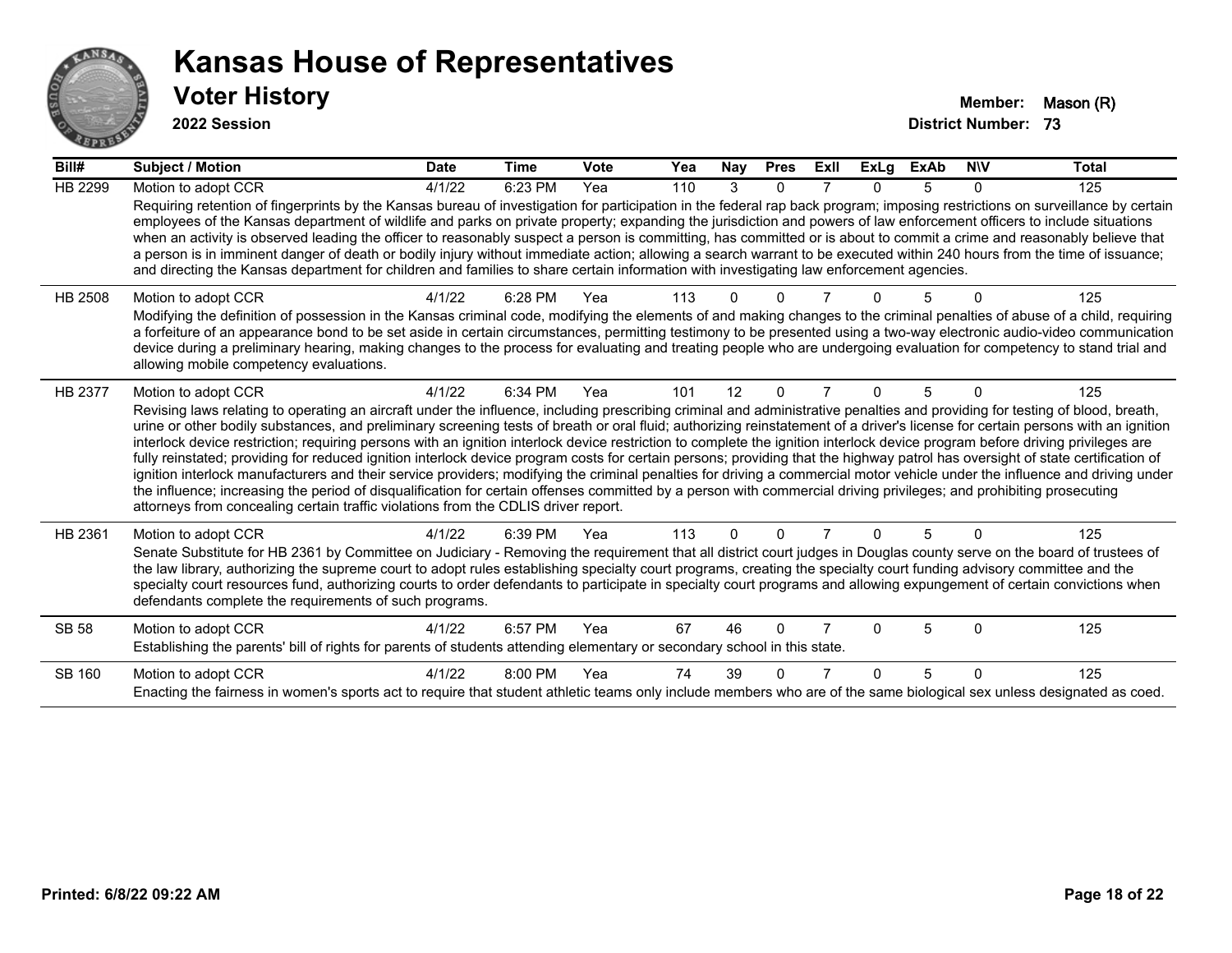

| Bill#           | <b>Subject / Motion</b>                                                                                                                                                                                                                                                                                                                                                                                                                                                                                                                                                                                                                                                                                                                                                                                                                                                                                                                                                                                                                                                                                                                                                                                                                                                                                                                                                                                                                                                                                                                                                                                                                                                                                                                                                                                                                                                                                                                                                                                                                                                                                                                                                                                                                                                                                                                                                                                                                                                                                                                                                                                                                                                                                                                                                                                                                                                                                                                                                                                                                                                                                                                                                     | <b>Date</b> | Time         | <b>Vote</b> | Yea | Nay | <b>Pres</b> | ExII           | ExLg     | ExAb           | <b>NIV</b>   | <b>Total</b> |
|-----------------|-----------------------------------------------------------------------------------------------------------------------------------------------------------------------------------------------------------------------------------------------------------------------------------------------------------------------------------------------------------------------------------------------------------------------------------------------------------------------------------------------------------------------------------------------------------------------------------------------------------------------------------------------------------------------------------------------------------------------------------------------------------------------------------------------------------------------------------------------------------------------------------------------------------------------------------------------------------------------------------------------------------------------------------------------------------------------------------------------------------------------------------------------------------------------------------------------------------------------------------------------------------------------------------------------------------------------------------------------------------------------------------------------------------------------------------------------------------------------------------------------------------------------------------------------------------------------------------------------------------------------------------------------------------------------------------------------------------------------------------------------------------------------------------------------------------------------------------------------------------------------------------------------------------------------------------------------------------------------------------------------------------------------------------------------------------------------------------------------------------------------------------------------------------------------------------------------------------------------------------------------------------------------------------------------------------------------------------------------------------------------------------------------------------------------------------------------------------------------------------------------------------------------------------------------------------------------------------------------------------------------------------------------------------------------------------------------------------------------------------------------------------------------------------------------------------------------------------------------------------------------------------------------------------------------------------------------------------------------------------------------------------------------------------------------------------------------------------------------------------------------------------------------------------------------------|-------------|--------------|-------------|-----|-----|-------------|----------------|----------|----------------|--------------|--------------|
| HB 2239         | Motion to adopt CCR                                                                                                                                                                                                                                                                                                                                                                                                                                                                                                                                                                                                                                                                                                                                                                                                                                                                                                                                                                                                                                                                                                                                                                                                                                                                                                                                                                                                                                                                                                                                                                                                                                                                                                                                                                                                                                                                                                                                                                                                                                                                                                                                                                                                                                                                                                                                                                                                                                                                                                                                                                                                                                                                                                                                                                                                                                                                                                                                                                                                                                                                                                                                                         | 4/1/22      | 9:45 PM      | Yea         | 103 | 10  | $\Omega$    |                | $\Omega$ | 5              | $\Omega$     | 125          |
|                 | Providing tax credits for graduates of aerospace and aviation-related educational programs and employers of program graduates, school and classroom supplies<br>purchased by teachers, contributions to community colleges and technical colleges, qualified railroad track maintenance expenditures of short line railroads and<br>associated rail siding owners or lessees and expanding eligibility, amount and transferability of the research and development tax credit, providing homestead property<br>tax refunds from the income tax refund fund to certain persons based on the increase in property tax over the base year property tax amount, providing for an additional<br>personal income tax exemption for 100% disabled veterans, establishing the salt parity act to allow pass-through entities to elect to pay state income tax at the entity<br>level, establishing a checkoff for contributions to the Kansas historic site fund, establishing a revenue neutral rate complaint process for tax levies, authorizing the<br>county clerk to limit the amount of ad valorem taxes to be levied in certain circumstances, establishing a deadline for budgets to be filed with the director of accounts<br>and reports, requiring roll call votes and publication of information to exceed the revenue neutral rate, classifying certain agritourism activities and zoos as land devoted<br>to agricultural use, classifying land devoted to agriculture that is subject to the federal grassland conservation reserve program as grassland, establishing a property tax<br>exemption for antique utility trailers, allowing for the proration of value when certain personal property is acquired or sold prior to September 1 of any tax year, providing<br>for the exemption of inventory and work-in-progress machinery and equipment for telecommunications machinery and equipment, increasing the extent of exemption for<br>residential property from the statewide school levy, providing for abatement or credit of property tax for buildings and improvements destroyed or substantially destroyed<br>by natural disaster, providing a sales tax exemption for certain fencing and for reconstructing, repairing or replacing certain fencing damaged or destroyed by a wildfire,<br>flood, tornado or other natural disaster, excluding separately stated delivery charges from sales or selling price, removing the expiration on manufacturer cash rebates<br>on motor vehicles, providing countywide retailers' sales tax authority for Wilson county, requiring disclosure of distribution of revenues on countywide retailers' sales tax<br>ballot proposals, validating the election held to approve a retailers' sales tax levy by the city of Latham, extending the time period for eligibility in the loan repayment<br>program and the income tax credit for rural opportunity zones, enacting the Gage park improvement authority act and providing for the creation of the Gage park<br>improvement authority and an election for the imposition of a countywide sales tax sales tax within the boundaries of Shawnee county. |             |              |             |     |     |             |                |          |                |              |              |
| HB 2644         | Motion to Concur in Conference<br>Designating the Sandhill plum as the official state fruit.                                                                                                                                                                                                                                                                                                                                                                                                                                                                                                                                                                                                                                                                                                                                                                                                                                                                                                                                                                                                                                                                                                                                                                                                                                                                                                                                                                                                                                                                                                                                                                                                                                                                                                                                                                                                                                                                                                                                                                                                                                                                                                                                                                                                                                                                                                                                                                                                                                                                                                                                                                                                                                                                                                                                                                                                                                                                                                                                                                                                                                                                                | 4/1/22      | 9:48 PM      | Yea         | 108 | 5   | $\Omega$    |                | $\Omega$ | 5              | $\mathbf{0}$ | 125          |
| SB 261          | Motion to adopt CCR<br>Substitute for SB 261 by Committee on Agriculture -- Prohibiting the use of identifiable meat terms on the labels of meat analogs when such labels do not include proper<br>qualifying language to indicate that such products do not contain meat.                                                                                                                                                                                                                                                                                                                                                                                                                                                                                                                                                                                                                                                                                                                                                                                                                                                                                                                                                                                                                                                                                                                                                                                                                                                                                                                                                                                                                                                                                                                                                                                                                                                                                                                                                                                                                                                                                                                                                                                                                                                                                                                                                                                                                                                                                                                                                                                                                                                                                                                                                                                                                                                                                                                                                                                                                                                                                                  | 4/1/22      | 9:56 PM      | Yea         | 113 | 0   | $\mathbf 0$ | $\overline{7}$ | $\Omega$ | 5              | $\mathbf 0$  | 125          |
| SB 84           | Substitute Motion to Not Adopt CCR<br>House Substitute for Substitute for SB 84 by Committee on Federal and State Affairs - Authorizing sports wagering under the Kansas expanded lottery act.                                                                                                                                                                                                                                                                                                                                                                                                                                                                                                                                                                                                                                                                                                                                                                                                                                                                                                                                                                                                                                                                                                                                                                                                                                                                                                                                                                                                                                                                                                                                                                                                                                                                                                                                                                                                                                                                                                                                                                                                                                                                                                                                                                                                                                                                                                                                                                                                                                                                                                                                                                                                                                                                                                                                                                                                                                                                                                                                                                              | 4/1/22      | 11:59 PM Yea |             | 56  | 56  | $\Omega$    | 7              | 0        | 6              | $\Omega$     | 125          |
| SB 84           | Motion to Adopt CCR<br>House Substitute for Substitute for SB 84 by Committee on Federal and State Affairs - Authorizing sports wagering under the Kansas expanded lottery act.                                                                                                                                                                                                                                                                                                                                                                                                                                                                                                                                                                                                                                                                                                                                                                                                                                                                                                                                                                                                                                                                                                                                                                                                                                                                                                                                                                                                                                                                                                                                                                                                                                                                                                                                                                                                                                                                                                                                                                                                                                                                                                                                                                                                                                                                                                                                                                                                                                                                                                                                                                                                                                                                                                                                                                                                                                                                                                                                                                                             | 4/1/22      | 11:59 PM     | Nay         | 63  | 49  | $\Omega$    | $\overline{7}$ | $\Omega$ | 6              | $\Omega$     | 125          |
| HB 2487         | Motions of a Previous Day                                                                                                                                                                                                                                                                                                                                                                                                                                                                                                                                                                                                                                                                                                                                                                                                                                                                                                                                                                                                                                                                                                                                                                                                                                                                                                                                                                                                                                                                                                                                                                                                                                                                                                                                                                                                                                                                                                                                                                                                                                                                                                                                                                                                                                                                                                                                                                                                                                                                                                                                                                                                                                                                                                                                                                                                                                                                                                                                                                                                                                                                                                                                                   | 4/26/22     | 11:35 AM     | Nay         | 48  | 74  | 0           |                | 0        | $\overline{2}$ | 0            | 125          |
| <b>HCR 5022</b> | Motion to adopt CCR<br>Proposing a constitutional amendment requiring that a sheriff be elected in each county; exception.                                                                                                                                                                                                                                                                                                                                                                                                                                                                                                                                                                                                                                                                                                                                                                                                                                                                                                                                                                                                                                                                                                                                                                                                                                                                                                                                                                                                                                                                                                                                                                                                                                                                                                                                                                                                                                                                                                                                                                                                                                                                                                                                                                                                                                                                                                                                                                                                                                                                                                                                                                                                                                                                                                                                                                                                                                                                                                                                                                                                                                                  | 4/26/22     | 11:43 AM     | Yea         | 91  | 31  | $\Omega$    | $\overline{1}$ | $\Omega$ | $\overline{2}$ | $\mathbf{0}$ | 125          |
| HB 2387         | Motion to adopt CCR<br>Prohibiting the issuance of a request for proposal or entering into a new contract for the administration and provision of benefits under the medical assistance program<br>and removing the authority of the governor to prohibit attending or conducting certain religious services and worship services.                                                                                                                                                                                                                                                                                                                                                                                                                                                                                                                                                                                                                                                                                                                                                                                                                                                                                                                                                                                                                                                                                                                                                                                                                                                                                                                                                                                                                                                                                                                                                                                                                                                                                                                                                                                                                                                                                                                                                                                                                                                                                                                                                                                                                                                                                                                                                                                                                                                                                                                                                                                                                                                                                                                                                                                                                                          | 4/26/22     | 12:47 PM     | Yea         | 84  | 38  | $\Omega$    |                | $\Omega$ | $\overline{2}$ | $\Omega$     | 125          |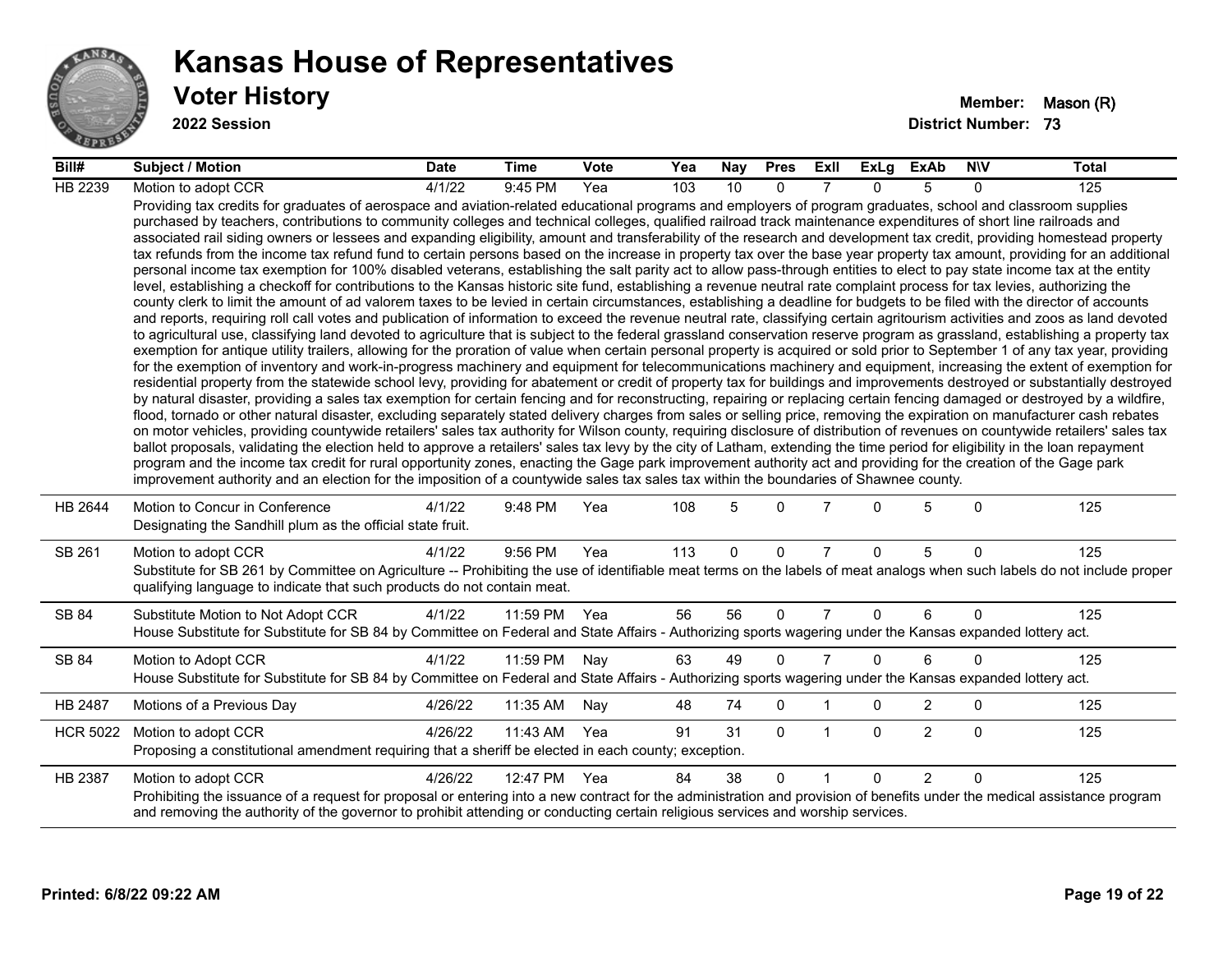

| $\overline{Bill#}$ | <b>Subject / Motion</b>                                                                                                                                                                                                                                                                                                                                                                                                                                                                                                                                                                                                                                                                                                                                                                                                                                   | <b>Date</b> | <b>Time</b> | Vote | Yea | Nay      | <b>Pres</b> | Exll | <b>ExLa</b>  | <b>ExAb</b>    | <b>NIV</b>   | Total |
|--------------------|-----------------------------------------------------------------------------------------------------------------------------------------------------------------------------------------------------------------------------------------------------------------------------------------------------------------------------------------------------------------------------------------------------------------------------------------------------------------------------------------------------------------------------------------------------------------------------------------------------------------------------------------------------------------------------------------------------------------------------------------------------------------------------------------------------------------------------------------------------------|-------------|-------------|------|-----|----------|-------------|------|--------------|----------------|--------------|-------|
| HB 2252            | Motion to adopt CCR                                                                                                                                                                                                                                                                                                                                                                                                                                                                                                                                                                                                                                                                                                                                                                                                                                       | 4/26/22     | 12:50 PM    | Yea  | 84  | 38       | $\Omega$    |      | $\Omega$     | $\overline{2}$ | $\Omega$     | 125   |
|                    | Prohibiting the modification of election laws by agreement except as approved by the legislative coordinating council.                                                                                                                                                                                                                                                                                                                                                                                                                                                                                                                                                                                                                                                                                                                                    |             |             |      |     |          |             |      |              |                |              |       |
| HB 2138            | Motion to adopt CCR                                                                                                                                                                                                                                                                                                                                                                                                                                                                                                                                                                                                                                                                                                                                                                                                                                       | 4/26/22     | 1:03 PM     | Yea  | 82  | 40       | $\Omega$    |      | $\Omega$     | 2              | $\Omega$     | 125   |
|                    | Providing for the use of electronic poll books in elections and the approval of such books by the secretary of state, requiring all voting systems for elections to use<br>individual voter-verified paper ballots with a distinctive watermark, requiring the secretary of state and local election officers to develop an affidavit to be signed by<br>election workers regarding handling of completed ballots, requiring audits of any federal, statewide or state legislative race that is within 1% of the total votes cast and<br>requiring randomized audits of elections procedures used in four counties in even-numbered years, requiring a county election officer to send a confirmation of address<br>when there is no election-related activity for any four calendar year period and exempting poll workers from certain election crimes. |             |             |      |     |          |             |      |              |                |              |       |
| HB 2237            | Motion to adopt CCR                                                                                                                                                                                                                                                                                                                                                                                                                                                                                                                                                                                                                                                                                                                                                                                                                                       | 4/26/22     | $1:13$ PM   | Yea  | 109 | 12       |             |      | $\Omega$     | $\mathcal{P}$  | $\Omega$     | 125   |
|                    | Enacting the Kansas affordable housing tax credit act, the Kansas housing investor tax credit act, the historic Kansas act, the Kansas rural home loan guarantee act,<br>authorizing certain residential real property appraisals in rural counties to be performed without completing the sales comparison approach to value, allowing the use of<br>bond proceeds under the Kansas rural housing incentive district act for residential vertical development and renovation of certain buildings within economically<br>distressed urban areas and expanding eligibility for the child day care services assistance tax credit and providing a credit for employer payments to an organization<br>providing access to employees for child day care services.                                                                                            |             |             |      |     |          |             |      |              |                |              |       |
| SB 313             | Motion to adopt CCR                                                                                                                                                                                                                                                                                                                                                                                                                                                                                                                                                                                                                                                                                                                                                                                                                                       | 4/27/22     | 3:32 PM     | Yea  | 75  | 44       | $\Omega$    | 3    | $\Omega$     | 3              | $\Omega$     | 125   |
|                    | Providing for the use and regulation of autonomous motor vehicles and establishing the autonomous vehicle advisory committee.                                                                                                                                                                                                                                                                                                                                                                                                                                                                                                                                                                                                                                                                                                                             |             |             |      |     |          |             |      |              |                |              |       |
| HB 2466            | Motion to adopt CCR<br>Substitute for HB 2466 by Committee on Education - Establishing the promoting advancement in computing knowledge act to increase the availability of computer<br>science education in Kansas schools and the career technical education credentialing and student transitioning to employment success pilot program; also exempting<br>national assessment providers from the student online personal protection act.                                                                                                                                                                                                                                                                                                                                                                                                              | 4/27/22     | 3:39 PM     | Yea  | 109 | 10       | $\Omega$    | 3    | $\Omega$     | 3              | $\Omega$     | 125   |
| HB 2492            | Motion to Concur<br>Submitting claims against the state by the joint committee on special claims against the state.                                                                                                                                                                                                                                                                                                                                                                                                                                                                                                                                                                                                                                                                                                                                       | 4/27/22     | 3:41 PM     | Yea  | 119 | $\Omega$ | $\Omega$    | 3    | $\Omega$     | 3              | $\Omega$     | 125   |
| HB 2448            | Consideration of Veto                                                                                                                                                                                                                                                                                                                                                                                                                                                                                                                                                                                                                                                                                                                                                                                                                                     | 4/28/22     | 11:31 AM    | Yea  | 86  | 36       | $\Omega$    |      | $\mathbf{0}$ | 2              | $\Omega$     | 125   |
|                    | Senate Substitute for HB 2448 by Committee on Public Health and Welfare - Requiring able-bodied adults without dependents to complete an employment and training<br>program in order to receive food assistance.                                                                                                                                                                                                                                                                                                                                                                                                                                                                                                                                                                                                                                          |             |             |      |     |          |             |      |              |                |              |       |
| <b>SB 58</b>       | Consideration of Veto                                                                                                                                                                                                                                                                                                                                                                                                                                                                                                                                                                                                                                                                                                                                                                                                                                     | 4/28/22     | 12:17 PM    | Yea  | 72  | 50       | $\Omega$    |      | $\Omega$     | $\overline{2}$ | 0            | 125   |
|                    | Establishing the parents' bill of rights for parents of students attending elementary or secondary school in this state.                                                                                                                                                                                                                                                                                                                                                                                                                                                                                                                                                                                                                                                                                                                                  |             |             |      |     |          |             |      |              |                |              |       |
| <b>SB 160</b>      | Consideration of Veto<br>Enacting the fairness in women's sports act to require that student athletic teams only include members who are of the same biological sex unless designated as<br>coed.                                                                                                                                                                                                                                                                                                                                                                                                                                                                                                                                                                                                                                                         | 4/28/22     | 1:14 PM     | Yea  | 81  | 41       | $\Omega$    |      | $\Omega$     | $\mathcal{P}$  | $\Omega$     | 125   |
| <b>SB 84</b>       | Motion to adopt CCR<br>House Substitute for Substitute for SB 84 by Committee on Federal and State Affairs - Authorizing sports wagering under the Kansas expanded lottery act and historical<br>horse race machines under the Kansas parimutuel racing act.                                                                                                                                                                                                                                                                                                                                                                                                                                                                                                                                                                                              | 4/28/22     | 4:03 PM     | Nay  | 73  | 49       | $\Omega$    |      | $\Omega$     | $\overline{2}$ | $\mathbf{0}$ | 125   |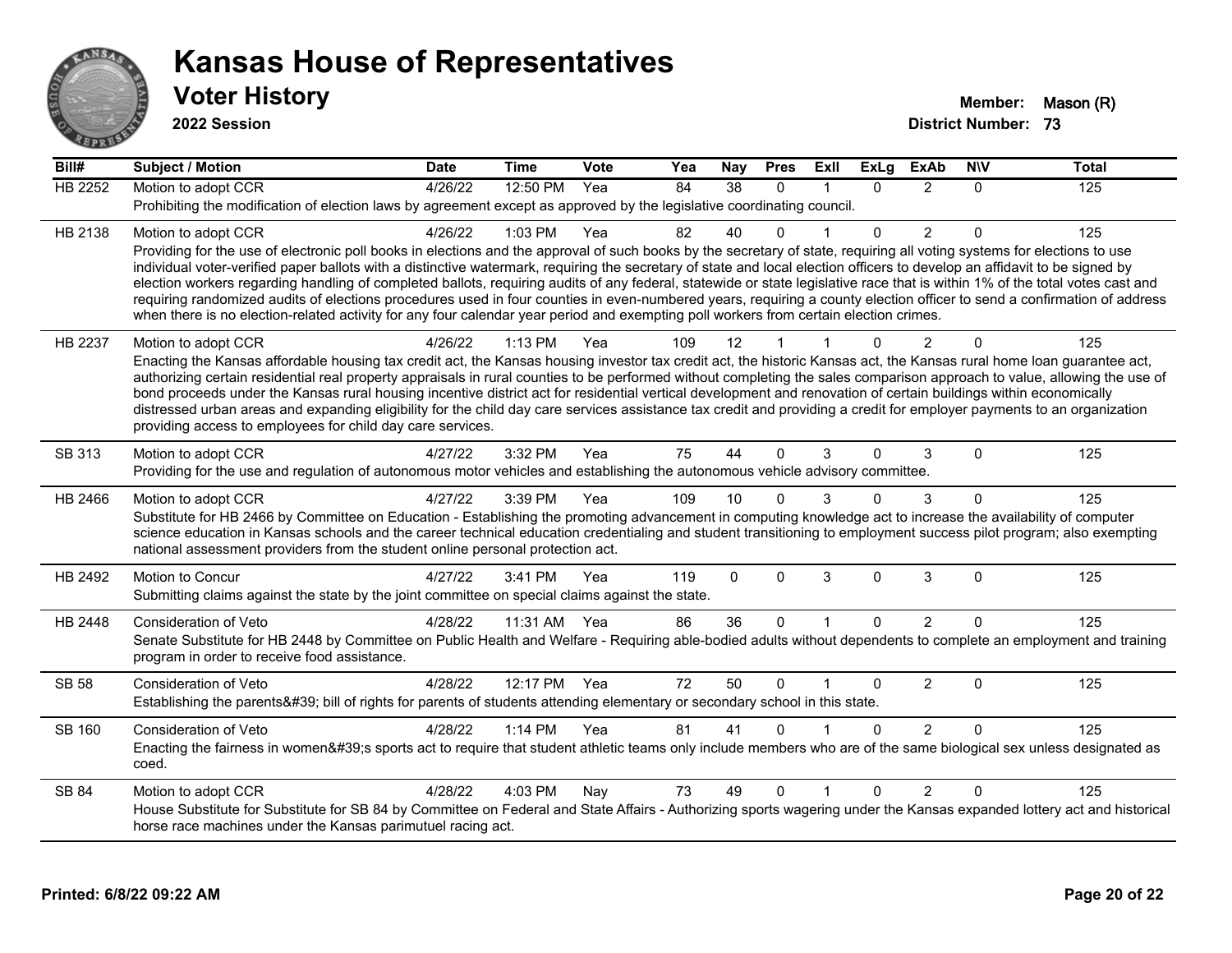

**2022 Session**

**District Number: 73 Voter History Member:** Mason (R)

| Bill#          | <b>Subject / Motion</b>                                                                                                                                                                                                                                                                                                                                                                                                                                                                                                    | <b>Date</b> | <b>Time</b>  | Vote | Yea | Nay | <b>Pres</b>  | <b>Exll</b>  | <b>ExLg</b> | <b>ExAb</b>    | <b>NIV</b>     | <b>Total</b> |
|----------------|----------------------------------------------------------------------------------------------------------------------------------------------------------------------------------------------------------------------------------------------------------------------------------------------------------------------------------------------------------------------------------------------------------------------------------------------------------------------------------------------------------------------------|-------------|--------------|------|-----|-----|--------------|--------------|-------------|----------------|----------------|--------------|
| <b>HB 2567</b> | Motion to adopt CCR<br>Senate Substitute for HB 2567 by Committee on Ways and Means - Removing federal impact aid from the determination of local foundation aid in the Kansas school<br>equity and enhancement act and excluding Fort Leavenworth school district and virtual school students from the capital improvement state aid determination.                                                                                                                                                                       | 4/28/22     | 5:52 PM      | Yea  | 75  | 45  | $\Omega$     |              | $\Omega$    | 4              | $\Omega$       | 125          |
| SB 19          | Motion to adopt CCR<br>House Substitute for SB 19 by Committee on Energy, Utilities and Telecommunications - Implementing the 988 suicide prevention and mental health crisis hotline in<br>Kansas.                                                                                                                                                                                                                                                                                                                        | 4/28/22     | 8:59 PM      | Yea  | 112 | 6   | $\Omega$     |              | 0           | 6              | $\Omega$       | 125          |
| SB 331         | Motion to adopt CCR<br>Updating the version of risk-based capital instructions in effect.                                                                                                                                                                                                                                                                                                                                                                                                                                  | 4/28/22     | 9:05 PM      | Yea  | 91  | 26  | $\mathbf{0}$ | $\mathbf{1}$ | $\Omega$    | $\overline{7}$ | $\mathbf{0}$   | 125          |
| HB 2510        | Motion to adopt CCR<br>Appropriations for FY 2022, FY 2023, and FY 2024, for various state agencies; 2022 omnibus bill; authorizing certain transfers and capital improvement projects.                                                                                                                                                                                                                                                                                                                                    | 4/28/22     | 9:34 PM      | Yea  | 95  | 22  | $\mathbf{0}$ |              | 0           |                | $\Omega$       | 125          |
| HB 2106        | Sub Motion Not Adopt CCR<br>Decreasing the state rate for sales and use taxes for sales of food and food ingredients and providing for the levying of taxes by cities and counties and discontinuing<br>the nonrefundable food sales tax credit.                                                                                                                                                                                                                                                                           | 4/28/22     | 10:02 PM     | Nay  | 39  | 75  | $\mathbf{0}$ |              | 0           | $\overline{7}$ | 3              | 125          |
| HB 2106        | Motion to adopt CCR<br>Decreasing the state rate for sales and use taxes for sales of food and food ingredients and providing for the levying of taxes by cities and counties and discontinuing<br>the nonrefundable food sales tax credit.                                                                                                                                                                                                                                                                                | 4/28/22     | 10:28 PM Yea |      | 114 | 3   | $\Omega$     |              | $\Omega$    | $\overline{7}$ | $\Omega$       | 125          |
| HB 2495        | <b>Motion to Concur</b><br>Prohibiting the disclosure of personal information about a person's affiliation with an entity that is exempt from federal income taxation under section 501(c) of the<br>federal internal revenue code.                                                                                                                                                                                                                                                                                        | 4/28/22     | 10:31 PM Yea |      | 116 | 1   | $\mathbf 0$  | $\mathbf{1}$ | $\Omega$    | $\overline{7}$ | $\Omega$       | 125          |
| SB 34          | Motion to adopt CCR<br>Substitute for SB 34 by Committee on Federal and State Affairs - Requiring review of administrative rules and regulations every five years.                                                                                                                                                                                                                                                                                                                                                         | 4/28/22     | 11:35 PM Yea |      | 64  | 53  | $\mathbf{0}$ |              | $\Omega$    |                | $\Omega$       | 125          |
| HB 2252        | <b>Consideration of Veto</b><br>Prohibiting the modification of election laws by agreement except as approved by the legislative coordinating council.                                                                                                                                                                                                                                                                                                                                                                     | 5/23/22     | 11:27 AM Yea |      | 84  | 37  | $\Omega$     |              | $\Omega$    | $\overline{2}$ | $\mathbf 1$    | 125          |
| HB 2387        | Consideration of Veto<br>Prohibiting the issuance of a request for proposal or entering into a new contract for the administration and provision of benefits under the medical assistance program<br>and removing the authority of the governor to prohibit attending or conducting certain religious services and worship services.                                                                                                                                                                                       | 5/23/22     | 11:38 AM Yea |      | 84  | 38  | $\Omega$     |              | $\Omega$    | $\mathcal{P}$  | $\Omega$       | 125          |
| HB 2136        | Sub Mtn Not Adpt<br>Establishing the COVID-19 retail storefront property tax relief act to provide partial refunds to certain businesses impacted by COVID-19-related shutdowns and<br>restrictions, discontinuing the first 15 days of the month sales and compensating use tax remittance requirements for certain retailers, providing countywide retailers'<br>sales tax authority for Atchison county and delaying implementation of the exclusion of separately stated delivery charges from sales or selling price. | 5/23/22     | 12:42 PM     | Nay  | 37  | 84  | $\Omega$     |              | 0           |                | $\mathfrak{p}$ | 125          |